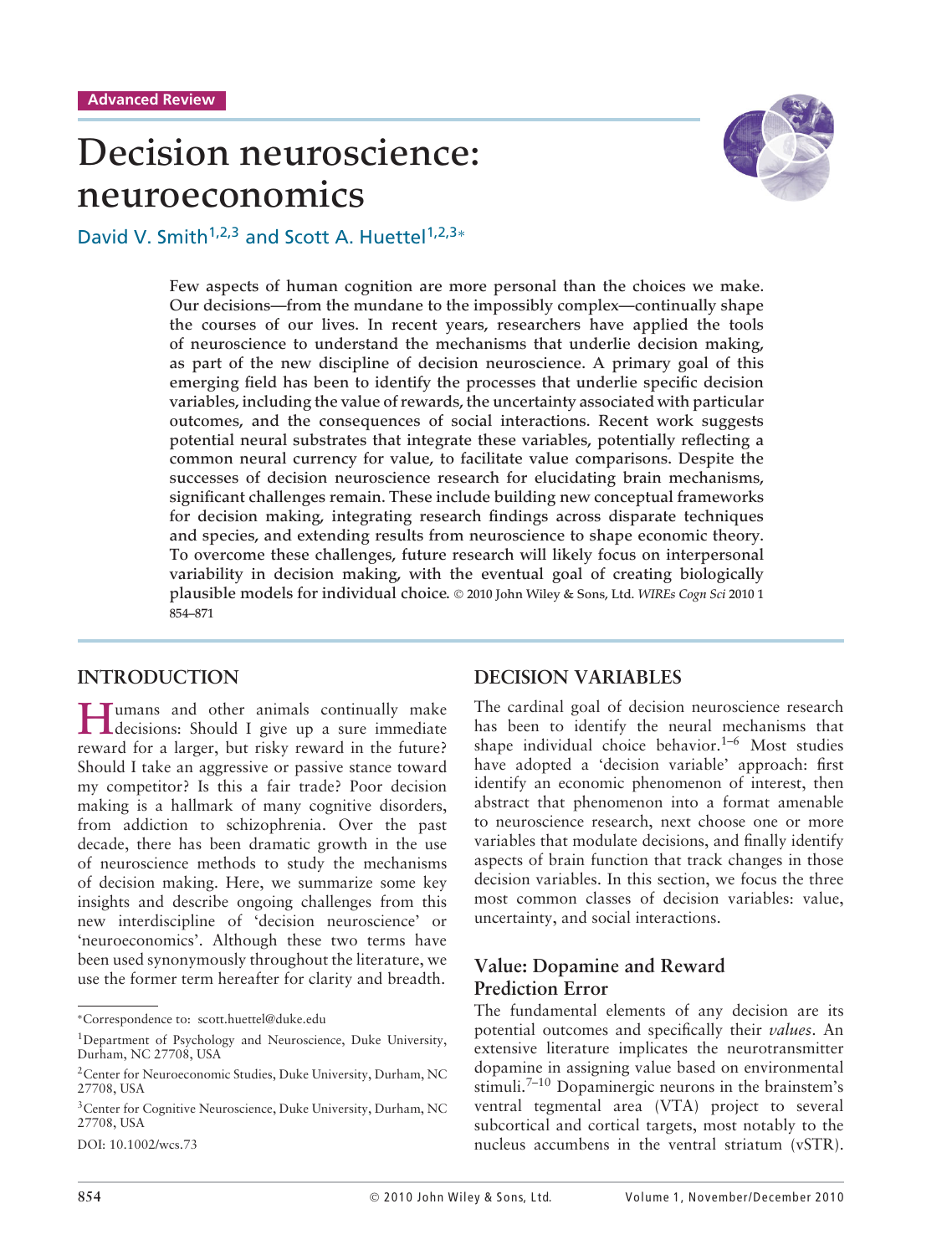It was originally believed that dopamine coded for the hedonic impact of rewards, $11-15$  and this viewpoint remains common within popular accounts of dopamine as the 'pleasure chemical'. More recent work, however, emphasizes dopamine's role in motivated behavior, including altering the salience of incentives $16-18$  and updating models of future rewards.19 It should also be noted that some authors have questioned whether dopamine specifically contributes to reward processing, in itself.20

Reward prediction errors (RPEs) arise when a stimulus provides information that changes expectations of the timing, amount, or content of future rewards. Early studies by Schultz et al.<sup>19,21-23</sup> used electrophysiological methods to track changes in neuron firing rate to cues that predicted a reward (e.g., fruit juice) that was delivered a few seconds later. At the beginning of the experiment, before the monkey learned that a given cue predicted any subsequent reward, the neuronal activity in VTA only increased to the delivery of the rewarding fruit juice. As the monkeys learned that the cue predicted future rewards, the cue evoked increasing VTA activity but activity to the reward itself diminished. Once the cue-reward contingency was established, the researchers omitted some expected rewards and found that VTA activity decreased below baseline firing rates. Based on these results, Schultz et al. interpreted the firing rate of dopaminergic neurons to carry RPE signals,<sup>19</sup> which provides a computationally tractable method for tracking changes in value.

Signals consistent with RPEs have since been identified in neurons in the vSTR<sup>21</sup> and ventromedial prefrontal cortex (vmPFC).<sup>21,24</sup> Similar prediction errors have recently been reported in human dopaminergic neurons in the substantia nigra.<sup>25</sup> Studies using functional magnetic resonance imaging (fMRI) also have shown that reward predictability modulates the response to reward in the vSTR<sup>26,27</sup> and the VTA.<sup>28</sup> Collectively, these results have led to the common conclusion that key dopaminergic regions (i.e., VTA and vSTR) and their targets (e.g., vmPFC) constitute the brain's reward system (Figure 1). Nevertheless, the processing of reward is not limited to these regions. For example, an early primate electrophysiology study by Platt and Glimcher<sup>29</sup> demonstrated that activity of neurons in posterior parietal cortex was highly correlated with value of different response options. These and similar results from brain regions associated with response selection and motor output $30-34$  indicate that value information can modulate processing at many stages of decision making.



**FIGURE 1** | Brain regions supporting reward processing and value computation. Reward experience and evaluation evoke activation in several interconnected brain regions within the brain's dopaminergic system. Key regions include the ventral tegmental area (VTA), the ventral striatum (vSTR), and the ventromedial prefrontal cortex (vmPFC).

## **Value: Alternative Explanations**

The role of the dopaminergic system in forming and updating predictions about rewards is now well established [reviewed in Ref 9]. Yet, intriguing research points to other interpretations for the functions of these regions. One key focus of current research potentially examines separate signals associated with anticipation and receipt of rewards. Knutson et al. took the basic paradigms used in prior primate electrophysiology studies and created a novel response-time task suitable for fMRI.<sup>35</sup> At the beginning of each trial, participants viewed a single cue that indicated the potential monetary consequences of that trial (e.g., a gain or loss). Then, following a short and variable delay, a target appeared. If the participant pressed a button sufficiently quickly thereafter, then the monetary reward would be delivered (or a monetary punishment would be avoided). During the period in which participants anticipated potential rewards, Knutson et al. observed robust striatal and medial prefrontal activation, consistent with the role of these regions in reward anticipation. This basic paradigm, called the monetary incentive delay (MID) task, has become a common approach for eliciting anticipation-related activation in rewardrelated regions [reviewed in Ref 36].

Similarly, early fMRI studies using gambling games revealed that receipt of monetary rewards evoked vSTR activation.<sup>37-39</sup> Delgado et al.<sup>37</sup> used a card-guessing task in which correct guesses were associated with monetary gains, but incorrect guesses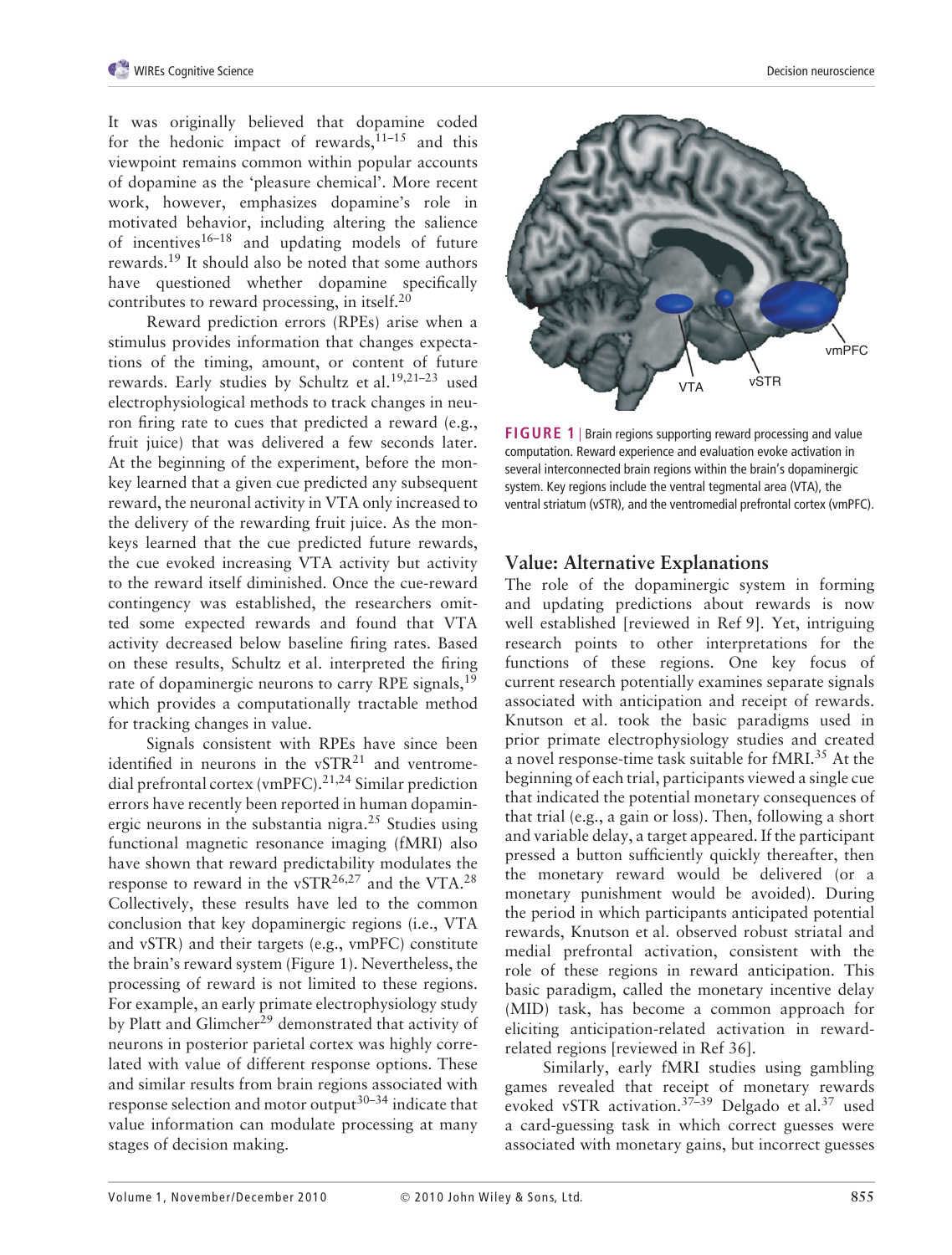were associated with monetary losses. They found that activation in the vSTR increased to winning, compared to losing trials. Some evidence indicates, however, that reward receipt evokes activation specifically in the vmPFC,<sup>40,41</sup> consistent with a role of that region in computing the expected value of a reward. $42$ Considered generally, activation in vmPFC [and adjacent orbitofrontal cortex (OFC)] may reflect the assessed value of rewards. Studies using singleunit recordings indicate that the responsiveness of vmPFC neurons to rewards depends on the monkey's satiation,  $43,44$  a conclusion that has since been replicated in human participants using fMRI.<sup>45,46</sup> Value computations in vmPFC likely play an important role during active decision making, as considered later in this review.

While decision neuroscience research has most commonly used monetary rewards (in humans) and juice rewards (in monkeys), strong evidence indicates that reward-related responses generalize to a wide range of stimuli. Neuroimaging and single-unit experiments have observed vSTR and vmPFC activation in response to many sorts of sensory rewards, including tastes,<sup>26,47–49</sup> smells,<sup>50,51</sup> touch,<sup>52</sup> attractive faces,<sup>53–56</sup> and even sexual experience.<sup>57,58</sup> More abstract rewards also evoke activation within the reward system: beautiful art,<sup>59</sup> humor,<sup>60</sup> charitable giving,  $61,62$  love,  $63-65$  along with a wide range of social stimuli [reviewed in Ref 66].

Value learning requires consideration of both positive and negative outcomes. Electrophysiological studies have identified sets of neurons within the VTA that code for either aversive or appetitive events,  $67,68$ which could potentially project into distinct regions of the striatum for separate processing of losses and gains.69 Notably, aversive stimuli can also evoke activation in similar brain regions as rewarding stimuli depending on context.70–72

Finally, some research suggests that the dopaminergic system may signal a broader class of environmental events than just reinforcers. In particular, research points to a potential role for the striatum, at least, in the response to salient but nonrewarding events.73–75 For example, vSTR activation can be evoked by unexpected but meaningful auditory stimuli (e.g., sirens, dog barks) in the absence of any overt rewards.74 Important evidence in support of a salience perspective would come from the demonstration of valence-independent changes (e.g., increases in activation to both positive and negative cues and/or outcomes). Recent attempts to dissociate reward salience from reward valence have led to equivocal results, at least within the vSTR, with evidence both for<sup>76</sup> and against<sup>77</sup> valence-independent activation. Future studies will be necessary to reconcile these disparate perspectives.

#### **Uncertainty**

A second important decision variable is uncertainty. Considered in a psychological<sup>78</sup> or economic<sup>79</sup> context, uncertainty reflects the absence of some desired information—such as about the timing, content, value, or certainty of future rewards. Uncertainty pervades many real-world decisions, and organisms actively seek to reduce uncertainty in many contexts. Note that uncertainty is intimately connected to reward valuation; cues about future rewards, by definition, minimize uncertainty. As shown by Fiorillo et al., $80$  the pattern of cue- and reward-dopamine neuron activity described in the previous section scales with probability: as the probability of reward increases, cue-related activity increases but outcome-related activity decreases. The same study also indicates that uncertainty may lead to sustained activity of dopaminergic neurons during anticipation periods.<sup>80</sup> And, valuation-related activation of the striatum tracks probability in a nonlinear manner, consistent with probability weighting functions identified behaviorally.<sup>81</sup>

When uncertainty reflects known probabilities, decisions involve risk. Studies of risky choice typically ask participants to select between outcomes with different probabilities of reward or with different variances of potential reward distributions. Across numerous studies, key areas involved in risky decision making include lateral and orbital prefrontal cortex, anterior cingulate cortex (ACC), posterior parietal cortex, and insular cortex<sup>31,82–86</sup> (Figure 2). Given the complexity of risky choice, parsing the distinct contributions of these regions remains an active area of study. One important target for current research has been anterior insular cortex. Building upon prior research linking this region to representations of bodily states, Bechara et al. have linked the insula (and vmPFC) to internal feedback signals that may shape behavior away from potential negative consequences.87,88 Consistent with this idea, insular activation increases both to stimuli that signal increasing environmental risk $82,89$  and attempts to minimize risk.<sup>90</sup> Recent work by Preuschoff et al.<sup>84</sup> suggests that activation of the anterior insula represents a signal for a risk prediction error. Under their model, the anterior insula tracks unexpected changes in risk, based on new information or decision outcomes. This intriguing result may provide an important link to cognitive neuroscience studies of the role of insular cortex in cognitive control (see section Conclusions and Future Directions for additional discussion).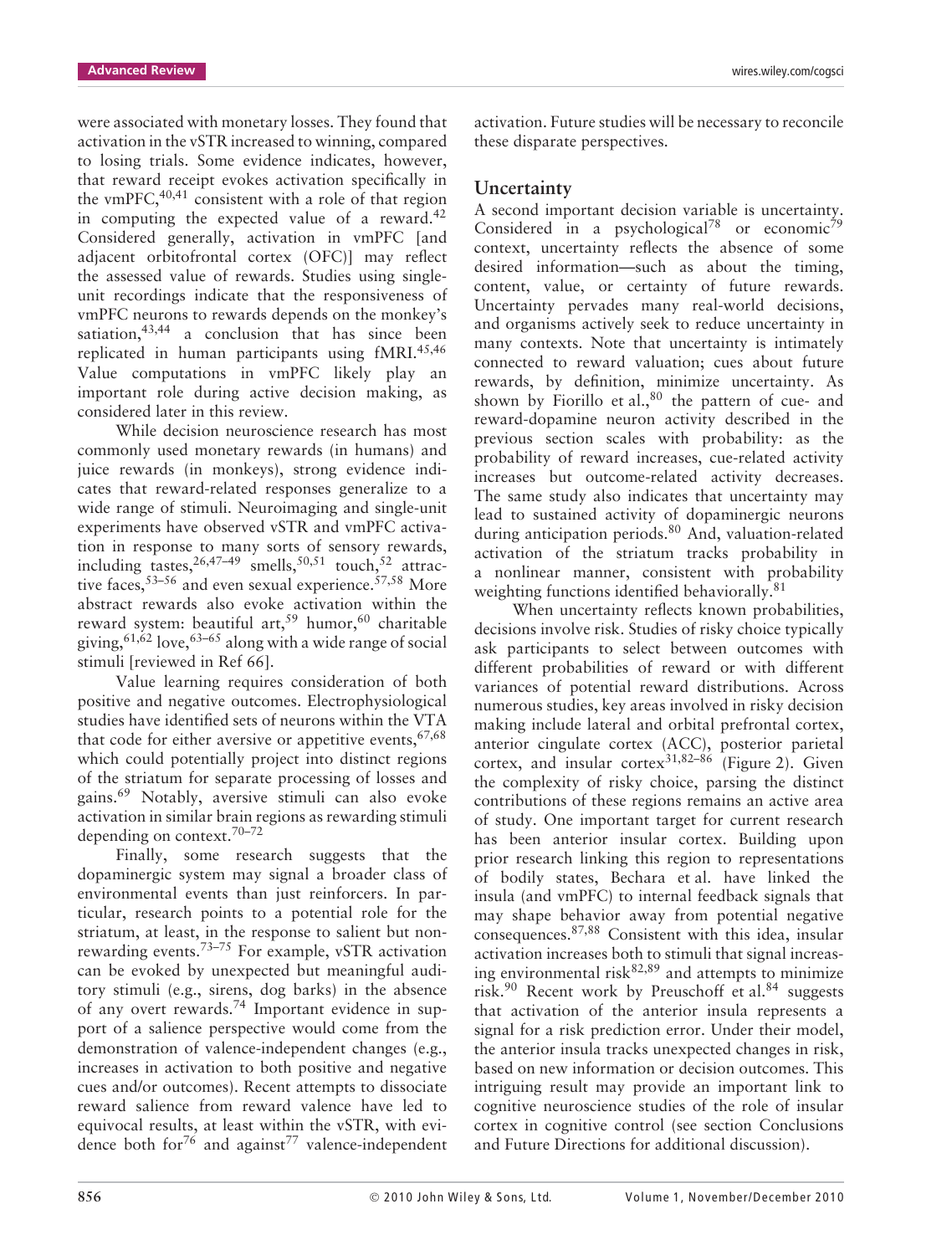

**FIGURE 2** | Brain regions supporting decision uncertainty. Several brain regions respond to uncertainty, or situations lacking desired information about the timing, content, value, or certainty of rewards. These include the insular cortex (Ins), anterior cingulate cortex (ACC), lateral prefrontal cortex (LPFC), and posterior parietal cortex (PPC).

A smaller set of studies have examined the effects of ambiguity, or unknown probabilities, upon decision making. Consider the following example, adapted from Ellsberg.<sup>91</sup> In front of you are two urns, each with 100 colored balls. The left urn has exactly 50 red balls and 50 blue balls, while the right urn has an unknown number of red balls and an unknown number of blue balls (and no other colors). You win a monetary prize if you declare a color, reach into the urn, and pull out a ball of your chosen color. What do you do? When faced with analogs of this decision in the laboratory, most individuals choose to pull a ball from the left, or risky, urn. But, examination of the decision problem reveals that the chances of winning are exactly the same in either case (i.e.,  $50\%$ ). When Hsu et al.  $92$  presented similar decision problems to participants in an fMRI session, they found that lateral orbitofrontal cortex and the amygdala exhibited significantly greater activation to decisions involving ambiguity, compared to decisions involving risk. A similar approach was used by Huettel et al.,<sup>83</sup> who observed ambiguityrelated activation in different regions: the insula, the posterior parietal cortex, and the lateral prefrontal cortex, with the last of these also tracking ambiguity preferences. These disparate results may reflect distinct aspects of ambiguity-related processing. The lateral orbitofrontal cortex, in particular, has been associated with aversion to negative events [e.g., Ref 93; for a review, see Ref 94]. This interpretation is supported by lesion data reported by Hsu et al. (2005), who found that patients with orbitofrontal cortex damage exhibited decreased aversion to ambiguity (and risk). Conversely, regions of prefrontal and parietal cortex may be critical for forming representations of potentially knowable information, as recently shown by Bach et al.<sup>95</sup>

Uncertainty can also be induced by increasing the delay before a reward is received, which leads subjects to devalue potential rewards (i.e., temporal discounting). To account for known anomalies in intertemporal choice, researchers have proposed that temporal discounting reflects two processes: an impulsive system (*β*) that rapidly devalues rewards that are not immediately attainable, and a patient system (*δ*) that exhibits much more gradual discounting. Studies by McClure et al.<sup>96,97</sup> supported this two-system model, such that the *β* system comprises reward-related regions including the vSTR and the vmPFC, whereas the *δ* system includes cognitive regions like lateral parietal and lateral prefrontal cortices. Other research has cast doubt onto the  $\beta - \delta$  model with evidence that intertemporal choices follow from activation of a single system for subjective value<sup>98</sup> comprising vSTR, posterior cingulate cortex, and vmPFC. Of particular relevance for resolving this debate will be paradigms that examine delay discounting as it occurs, as has been explored in a few recent studies.<sup>96,99,100</sup>

#### **Social Interactions**

Real-world decision making often involves social settings where individuals must not only consider the value and uncertainty of outcomes, but also incorporate information about other individuals.<sup>5</sup> Decision neuroscience research has investigated two main classes of information about other individuals: their actions (e.g., in competitive games) and their characteristics (e.g., facial features).

Studies of social interactions often first constrain behavior using interactive games with well-defined rules and payoffs,  $101$  and then implement psychological parameters (e.g., guilt, envy, fairness, equity) into subsequent analyses. This general approach has provided valuable insights about the mechanisms underlying cooperation,<sup>102,103</sup> fairness,<sup>104-107</sup> altruism,  $61,62,108$  and punishment.<sup>109-111</sup>

Most such studies have used fMRI to scan one individual who interacts with other participants, whether real or computer-generated, outside of the scanner. For example, research by Sanfey et al.104 using the Ultimatum Game demonstrated that activation in the anterior insula increased to others' unfair actions, whereas activation of lateral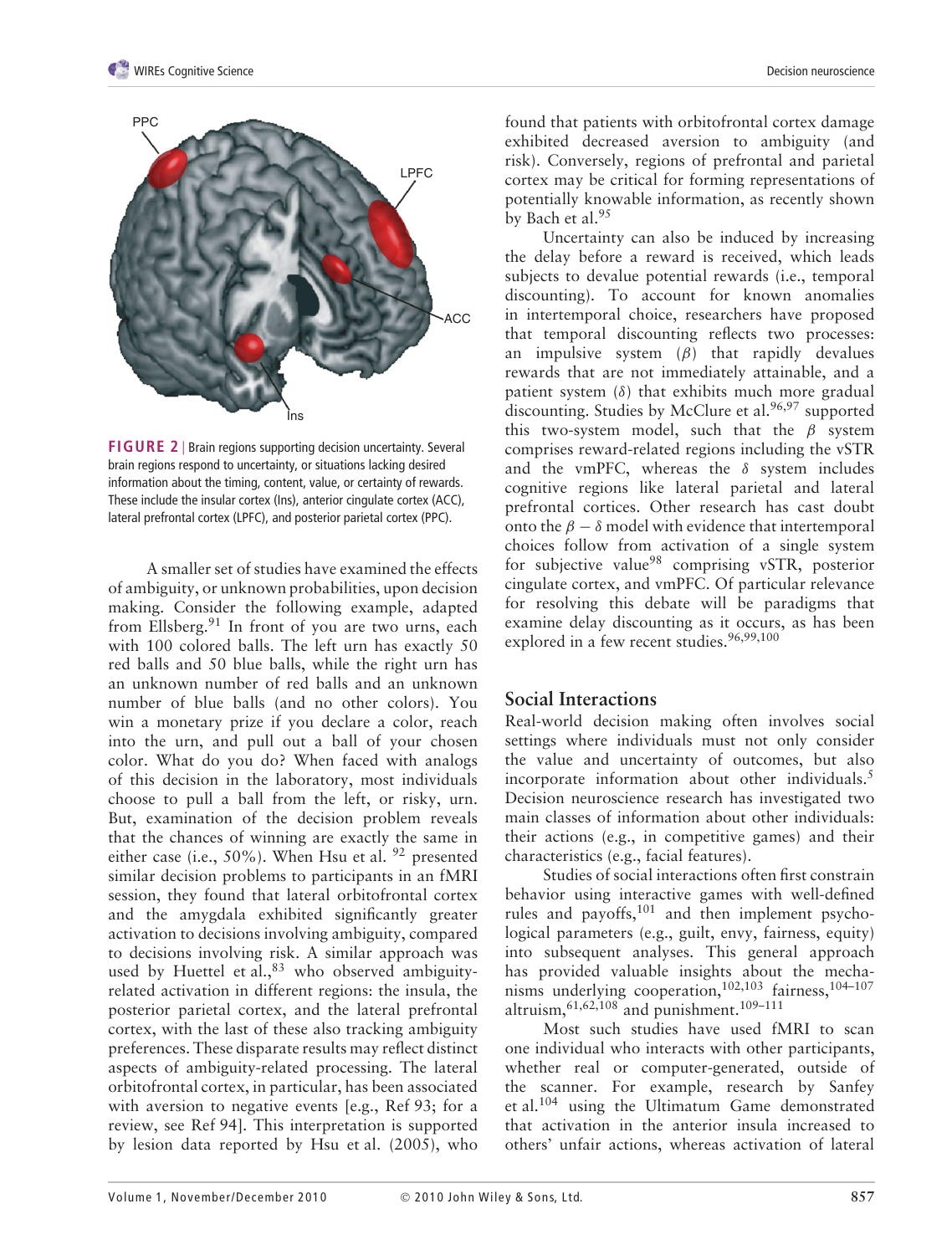prefrontal cortex increased when ignoring unfairness and accepting an offered reward. Another important approach has been hyperscanning, which involves scanning multiple individuals simultaneously.<sup>112,113</sup> The power of this latter approach was first shown by King-Casas et al., who scanned pairs of subjects while they interacted in an investment game.<sup>113</sup> This game requires one player to trust the other with some of their money, whereupon if the trust is reciprocated both players benefit. By identifying correlations between the activation patterns of two subjects' brains, these researchers provided evidence that activation of the caudate was consistent with the development of an intention to trust. Note that while most research on social interactions has used human participants, some primate electrophysiology research has set up decision scenarios modeled on competitive games.<sup>34,114</sup> For example, Barraclough et al.<sup>114</sup> demonstrated that neurons in DLPFC encoded decision variables critical for strategic choice (e.g., interactions between past decisions and opponent tendencies).

Social interactions can themselves be highly rewarding.<sup>66</sup> For example, Rilling et al.<sup>103</sup> reported activation in reward-related regions when individuals cooperated during a repeated Prisoner's Dilemma game. Reward can also be derived from punishing others; as shown by de Quervain et al.,  $10^9$  punishing a noncooperative counterpart evokes activation in the ventral caudate. Recently, Hsu et al. $106$  examined fairness by allowing participants to distribute food donations to groups of Ugandan orphans. They found the striking results that the efficiency (i.e., overall amount of food) and inequity (i.e., imbalance of allocations across individuals) of food donations were tracked in distinct regions—the putamen and insula, respectively—with the tradeoff between these parameters expressed in the caudate activation. As shown by these studies, the decision variables identified earlier in this review for individual choice behavior also modulate social interactions. Yet, despite these similarities, it remains unclear whether individual and social decisions involve similar coding at the neuronal level.

Social interactions also rely on gaining information about others' characteristics. Particularly relevant are faces, whose complexity and informational properties make them intrinsically rewarding.<sup>115</sup> Attractive faces reliably evoke activation in the vmPFC, as seen in a wide range of experimental paradigms.53–56 However, activation in vSTR has been only infrequently observed.55,56 Moreover, recent work has demonstrated that heterosexual males will trade small amounts of money to view photographs of attractive females,  $116$  paralleling previous research showing that male monkeys will sacrifice juice rewards

to view images of females' perinea. $117,118$  Heterosexual males will also work (i.e., exert effort) to view photographs of attractive females.56,116 Furthermore, it has also been found that the reward value of viewing an attractive face increases with increasing duration of presentation.116

How is social information integrated with nonsocial information to guide behavior? Some brain systems may play roles specifically in social decision making. Research in both humans<sup>119</sup> and monkeys<sup>120</sup> has demonstrated that distinct regions of the medial prefrontal cortex compute social and nonsocial information: the anterior cingulate sulcus tracks changes in reward expectations, whereas the anterior cingulate gyrus responds to social information. Moreover, regions involved in social cognition also contribute to decision processes. $^{121}$ However, most regions that support decision making likely do so in both individual and social contexts (see Refs 119,122 for reviews). In the next section, we consider how the brain may integrate information from a variety of sources to reach decisions.

## **VALUE COMPARISON**

Decision neuroscience research often seeks to understand how value computations lead to specific choices.1,4,6 To facilitate value comparison, a variety of goods, experiences, and actions must be converted into some sort of 'common currency' wherein comparisons can quickly and efficiently be made upon the same relative scale.<sup>123</sup> Elucidating the specific computations that underlie a common currency representation would have important implications for valuation and decision making.124 Of note, however, relatively few decision neuroscience studies have used multiple reward modalities, as necessary for evaluating relative valuation.

Yet in recent years, there has been substantial interest in relative valuation, often in the context of economic exchanges like purchasing decisions. A common fMRI paradigm allows participants to trade money earned in the experimental setting for goods of greater or lesser value. When participants purchased inexpensive familiar objects, subjective value of those goods was correlated with activation in vSTR but not vmPFC, whereas subsequent information about prices modulated activation of vmPFC and insular cortex.125 In contrast, when hungry participants placed bids on food items that could be consumed after the scanning session, activation in vmPFC was modulated by the subjective desirability of the food items.<sup>126</sup> Additional recent fMRI studies have demonstrated that a similar region of vmPFC is involved in computing the value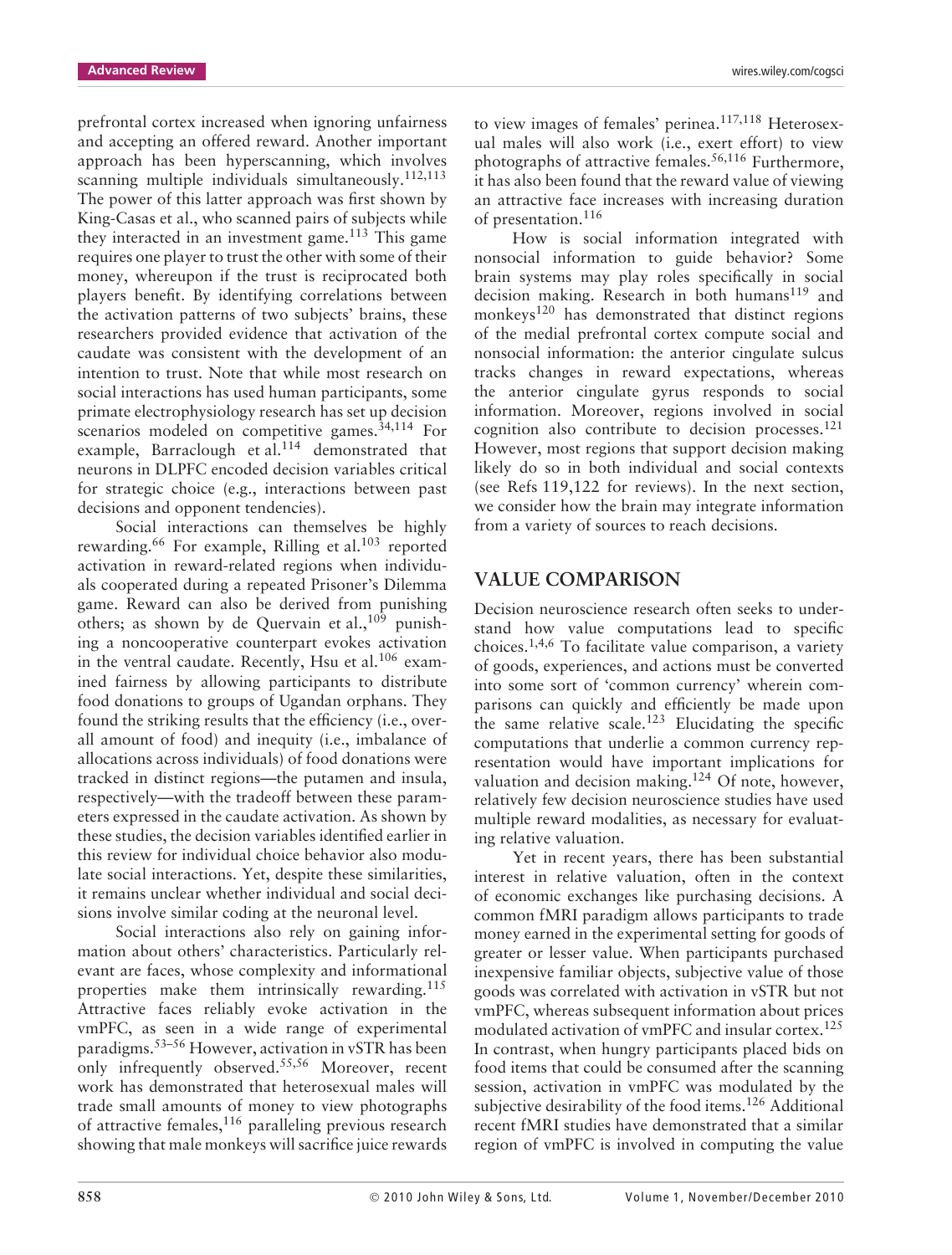of items during trading.<sup>127,128</sup> Neurons in ventral prefrontal cortex have also been shown to code for the relative value of juice rewards, across a variety of task parameters and decision contexts.<sup>129,130</sup> These studies thus converge on the idea that vmPFC represents a critical substrate for trading money for another good or service—and potentially, a more general computation of common currency.

However, many decisions may rely on more than just brain systems for value computation. Behavioral economics research has identified a variety of anomalies in preferences, including the endowment effect<sup>131</sup> and framing effects,<sup>132</sup> that may reflect contextdependent contributions from specific brain regions [reviewed in Refs 133,134]. Recent neuroimaging studies of the endowment effect, or the tendency to overvalue goods that one already possesses, indicate that activation in the vSTR tracks value in a largely reference-dependent manner.<sup>135,136</sup> Framing effects occur when the manner of representing a decision problem (e.g., describing outcomes either as losses or as gains from different points of reference) biases individuals toward one choice or another. Decisions consistent with framing effects evoke increased activation in the amygdala, while decisions inconsistent with framing effects evoke increased activation in dorsomedial prefrontal cortex;<sup>137</sup> the latter effect may reflect the role of this region in implementing strategies for decision making.<sup>138</sup>

Adaptive decision makers should also incorporate value information from decisions that are not made; that is, from rewards that are observed, but not received, or 'fictive' outcomes.139–141 Extending prior neuroimaging work suggesting that the vSTR responds to fictive outcomes,  $^{139,141}$  a recent electrophysiological recording study in monkeys indicated that single neurons in ACC track fictive outcomes.<sup>140</sup> Critically, neurons representing fictive outcomes utilized a similar coding scheme as neurons that represented experienced outcomes. These studies demonstrate that at least some brain regions incorporate unobtained outcomes into value computations, which may greatly facilitate decision making in dynamic, complex environments.

# **INDIVIDUAL DIFFERENCES**

Models of decision-making behavior have traditionally assumed that all individuals approach choices in a similar fashion. Yet, individuals vary, often dramatically, in the decision variables that contribute to their choices: uncertainty preferences, aversion to loss, delay discounting, inequity aversion, other regarding preferences, among many others. Even the most fundamental and robust phenomena in decision making are subject to individual variability. As one example, in the seminal work by Kahneman and Tversky on heuristics and biases in decision making,<sup>142</sup> substantial minorities of participants make choices contrary to canonical biases (e.g., opposite to framing effects).

Within decision neuroscience, like within cognitive neuroscience more generally, the study of individual differences has been a relatively recent development—and one limited to a subset of research methods. A primary challenge is sample size: the experiment must include enough participants to have substantial variability. Studies using nonhuman animals or human lesion patients often include only a handful of participants. Similarly, many early neuroimaging studies had relatively small samples (e.g., ∼10 participants), which precluded examination of individual variability. And, neither behavioral economics nor cognitive psychology has a strong tradition of examining differences among individuals. Both disciplines have tended to collect data from large samples of subjects, typically drawn from a relatively homogeneous population of young adults, and then combine data across that population to extract general rules for behavior. Reflecting these limitations, nearly all neuroscience studies of individual differences in decision making have used fMRI in human participants.

An early example of individual difference effects was reported by Huettel et al.<sup>83</sup> who measured brain responses to decisions involving risky and ambiguous gambles. For each subject, the authors used the pattern of choices to estimate relative preferences for or against risk and ambiguity. Among regions exhibiting increased activity to ambiguity compared to risk, activation in lateral PFC tracked ambiguity preferences whereas activation in posterior parietal cortex tracked risk preferences. These authors also found that the lateral PFC activation tracked individual differences in impulsiveness, which suggested a link between the cognitive detection of ambiguity and the construction of rules for behavior.

Similar approaches have been used in other domains of choice, often to support the inference that the targeted brain regions contribute to the process of interest. In work by Tom et al.,  $143$  subjects chose whether to accept mixed gambles consisting of one gain and one loss, with equal probability (e.g., a coin flip, such that heads wins \$20 but tails loses \$15). The loss aversion parameter (*λ*) was defined as the multiplication factor necessary to make a potential gain and a potential loss subjectively equivalent. That is, an individual with *λ* of 2 would be willing to flip a coin if the win was \$21 but the loss was \$10,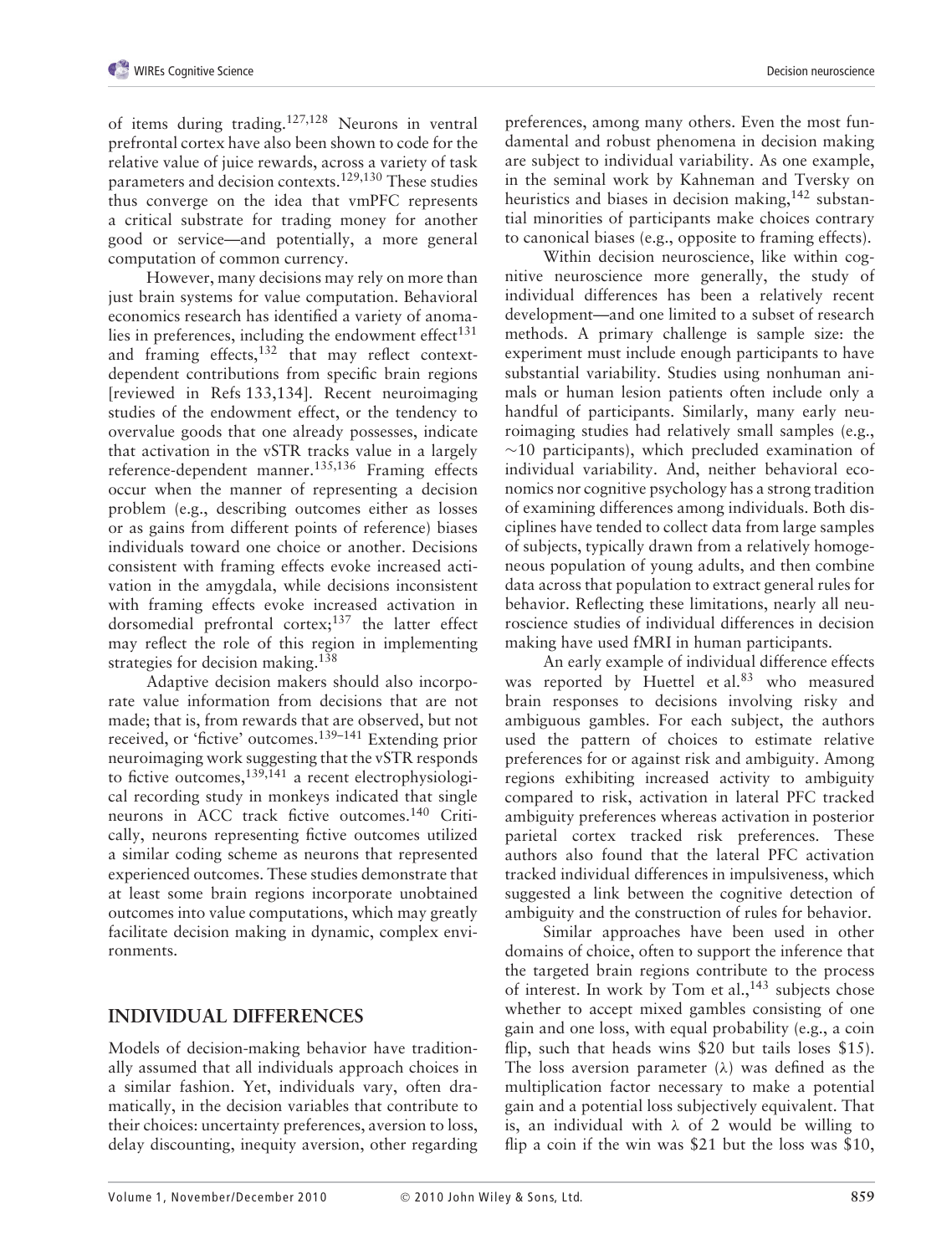but would not flip that same coin when the win was reduced to \$19. The authors found that activation in the vSTR and vmPFC was strongly correlated with subjects' relative loss aversion, supporting the hypothesis that individual differences in such choices reflect the relative neural sensitivity to rewards.

Individual differences in parameter functions can also be critical for disambiguating competing theories. As described above, early research on intertemporal choice indicated that decisions involving immediately available outcomes evoked activation in regions critical for reward evaluation.<sup>97</sup> One interpretation of this activation is that it reflected the temptation of the immediate reward, consistent with the 'hot' system in dual-system models (i.e., System I). More recent work<sup>98</sup> used a similar paradigm but additionally measured individual differences in the rate of intertemporal discounting (i.e., *k* in a hyperbolic model of discounted value). Kable and Glimcher found that activation in reward-related regions was well predicted by the utility of the decision options, as estimated individually for each subject from their discounting parameter. Based on this result, these authors concluded that subjective value, at least in this sort of choice paradigm, reflects the computations of a single system regardless of delay until reward delivery. While the debate about dual-system models has not yet been resolved (see below for additional discussion), these results provide a clear demonstration of the additive power provided by individual difference measurements.

A second major application of individual difference analyses has been showing how activation during decision making is modulated by variation in relevant traits. Most such studies collect trait data using validated psychometric tests adopted from social or clinical psychology, or from behavioral economics, administered outside of the behavioral session. Then, the scores on one or more tests are included as covariates in across-subjects statistical analyses to identify brain regions whose change in activation during some tasks correlates with the trait measure. Using this approach, decision neuroscientists have identified neural correlates of personality measures (e.g., harm avoidance; see Refs 89,144), manipulativeness,  $145$  altruism,  $108$  and reward sensitivity.146

An important recent direction for decision neuroscience has been identifying genetic predictors of individual differences, using the methods of imaging genomics.147 Using this approach, several decision neuroscience studies have successfully used genetic variability to predict differential brain activation during economic tasks.148–153 For example, Boettiger et al.149 found that impulsive choice behavior and activity levels in dorsal PFC and posterior parietal cortex were predicted by the Val158Met polymorphism of the catechol-*O*-methyltransferase (*COMT*) gene, which modulates the availability of synaptic dopamine. In addition, Yacubian et al.<sup>150</sup> found that reward sensitivity was blunted by an interaction between *COMT* and the dopamine transporter gene *DAT*. Recently, Rosier et al.<sup>152</sup> found that the individuals who were homozygous for the short allele of the serotonin transporter gene (5-HTTLPR) were more susceptible to framing and exhibited greater activity in the amygdala, compared to individuals with the long allele. In another striking example of linking genetics and behavior, Frank et al.<sup>148</sup> demonstrated that genes that influence striatal dopamine function (i.e., *DARPP-32* and *DRD2*) predict individual differences in exploitative learning, whereas a gene that influences dopamine function in the prefrontal cortex (i.e., *COMT*) predicted exploratory tendencies. Although linking psychological traits to genetics biomarkers poses many challenges [e.g., Refs 154,155], studies such as these have the potential to discover endophenotypes that may be useful for the treatment and diagnosis of disorders of decision making.147,156–159

Despite these many apparent successes, the search for individual differences has not been without controversy. Any trait measurement will be subject to imprecision. Personality questionnaires, in particular, are subject to at least two sorts of error in measurement: limitations of the questionnaire to assess the underlying trait, and fluctuations in the measurement according to environmental changes (e.g., mood, time of day). As argued in a recent criticism of individual difference measures in social neuroscience,  $160$  many reports of high correlations between traits and brain activation may be the result of statistical artifacts, with the true correlation considerably smaller. This particular controversy remains ongoing; see, for example, Ref 161 for replies and Refs 162,163 for related discussions. It is important to emphasize however, that this criticism reflects concern about the *values* of brain–behavior correlations, not the *significance* of those correlations.

A more damaging criticism reflects the tendency for reverse inference<sup>164</sup> in interpreting brain–behavior relationships. When observing that individual differences in some measure (e.g., loss aversion) predict a particular activation pattern (e.g., vSTR activation to losses), it is natural to draw a causal conclusion: that loss aversion during decision making reflects a change in the subjective weighting of different rewards. This example may seem straightforward, given how tightly activation of the vSTR has been coupled to reward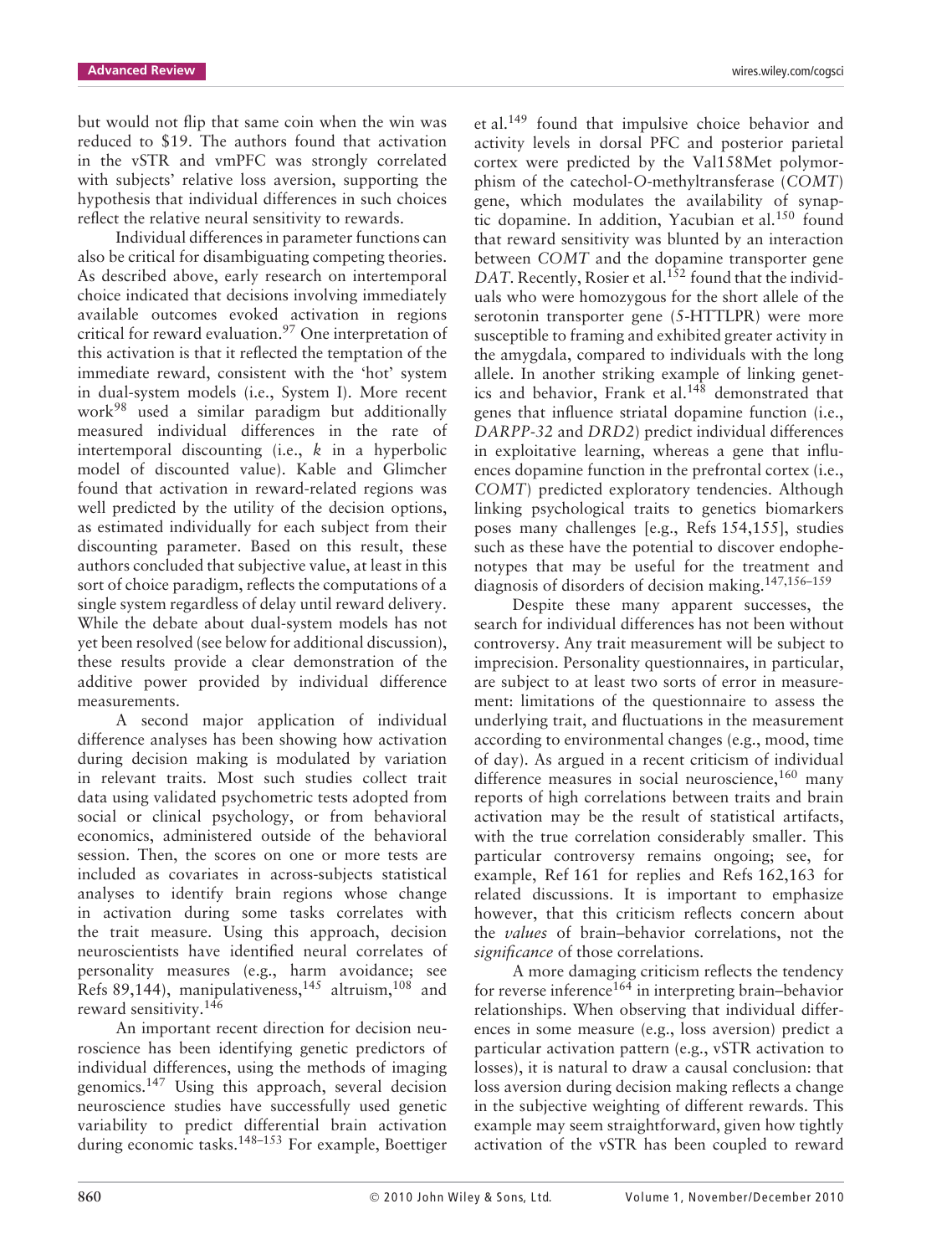learning, but other claims are more problematic. Activation in insular cortex or lateral prefrontal cortex, as just two examples, may be evoked in a wide variety of tasks, making it difficult to determine exactly what psychological processes differentiate individuals. Many biological and environmental factors may multiply determine individual differences in decision making, and a core problem for future research will be isolating specific contributors.

# **CONCLUSIONS AND FUTURE DIRECTIONS**

Decision neuroscience research has already provided many new insights into brain function, as evident from even the incomplete summary provided by this article. Yet, its cross-disciplinary nature poses considerable challenges: Does decision neuroscience research reflect an emerging and distinct discipline, or a tentative foray of cognitive neuroscience into a new topic area? What links will be built between *decision* neuroscience and other topics in neuroscience, from memory and perception to development and aging? And, will new models for decision making arise, or will neuroscientists simply create more precise maps of known decision processes? Meeting this last challenge, in particular, seems critical for the success of a new discipline of decision neuroscience.

# **Conceptual Challenges**

Studies in decision neuroscience are often striking in their simplicity. Many laboratories have studied the neural underpinnings of economic phenomena (e.g., risk aversion, framing bias) that can be modeled using well-validated functions. If a variable or operation in those functions is correlated with the physiological or metabolic changes in a brain region (see section Decision Variables for examples)—or if computations change when that region is disabled [e.g., Ref 107]—then the researcher concludes that the brain region contributes to that economic phenomenon. The power of this approach comes from its operationalization of key processes: 'risk aversion' can be defined as a parameter in a model, not via reference to some underlying psychological state. Accordingly, research on that parameter can be conducted in both humans and nonhuman primates, often using relatively simple tasks that are well-suited to decision modeling (see Refs 27,165–168 for elegant examples).

The basic decision neuroscience approach shares conceptual underpinnings with early studies of learning,<sup>169,170</sup> which derived model parameters only from the behavior of organisms. By eschewing interpretations in terms of cognitive or neural underpinnings, behaviorist researchers constructed robust, descriptive models for behavior, many of whose elements still pervade learning theory.<sup>171,172</sup> Operationalization carries a significant conceptual cost, however: it precludes extrapolation of behavior to new and complex environments. Early cognitive psychologists challenged the behaviorist dogma by introducing the concept of 'converging operations', which posited that complex concepts could be established through sets of experiments. As a quick example, one could model the choices of gamblers in a casino according to the reinforcement history of their decisions, without recourse to any underlying states. Or, one could postulate that the gamblers' behavior was modulated by cognitive states (e.g., regret, temptation) that are only indirectly measurable and that tend to be highly correlated with objective measures of reward outcome. By evaluating behavior across a series of experiments, each manipulating a different aspect of reinforcement, researchers could converge on the features of the decision that best predict choice—which might be parsimoniously described using a complex psychological term like 'regret'.

The most common conceptual interpretations of decision neuroscience research have been variants of the 'dual-systems' psychological model of choice.173,174 Considered roughly, a dual-system model contends that decisions (and often behavior, more generally) reflect the interaction between two distinct neural contributors. The emotional System I acts quickly and automatically, processes information only superficially using parallel mechanisms, overweights immediate or salient consequences, and emphasizes affective elements of decision making. The rational System II acts more slowly and consciously, processes information more deeply using sequential mechanisms, ascribes value to all outcomes, and downplays emotional content. When extended to neuroscience, this dichotomy becomes isomorphic with specific brain regions: System I regions include elements of the reward system, the amygdala, and medial prefrontal cortex (Figure 1), whereas System II regions include lateral prefrontal cortex, ACC, and posterior parietal cortex (Figure 2). In many decision neuroscience studies, including seminal work, choices have been postulated to reflect the competitive interplay between these two systems.<sup>97,104,137</sup>

While the dual-system model makes intuitive sense—we all have experienced the temptation of a mouth-watering dessert, followed by an effort of will to decline—it fails as an account of the neural mechanisms of decision making. One major problem lies in a lack of converging evidence. Decision neuroscience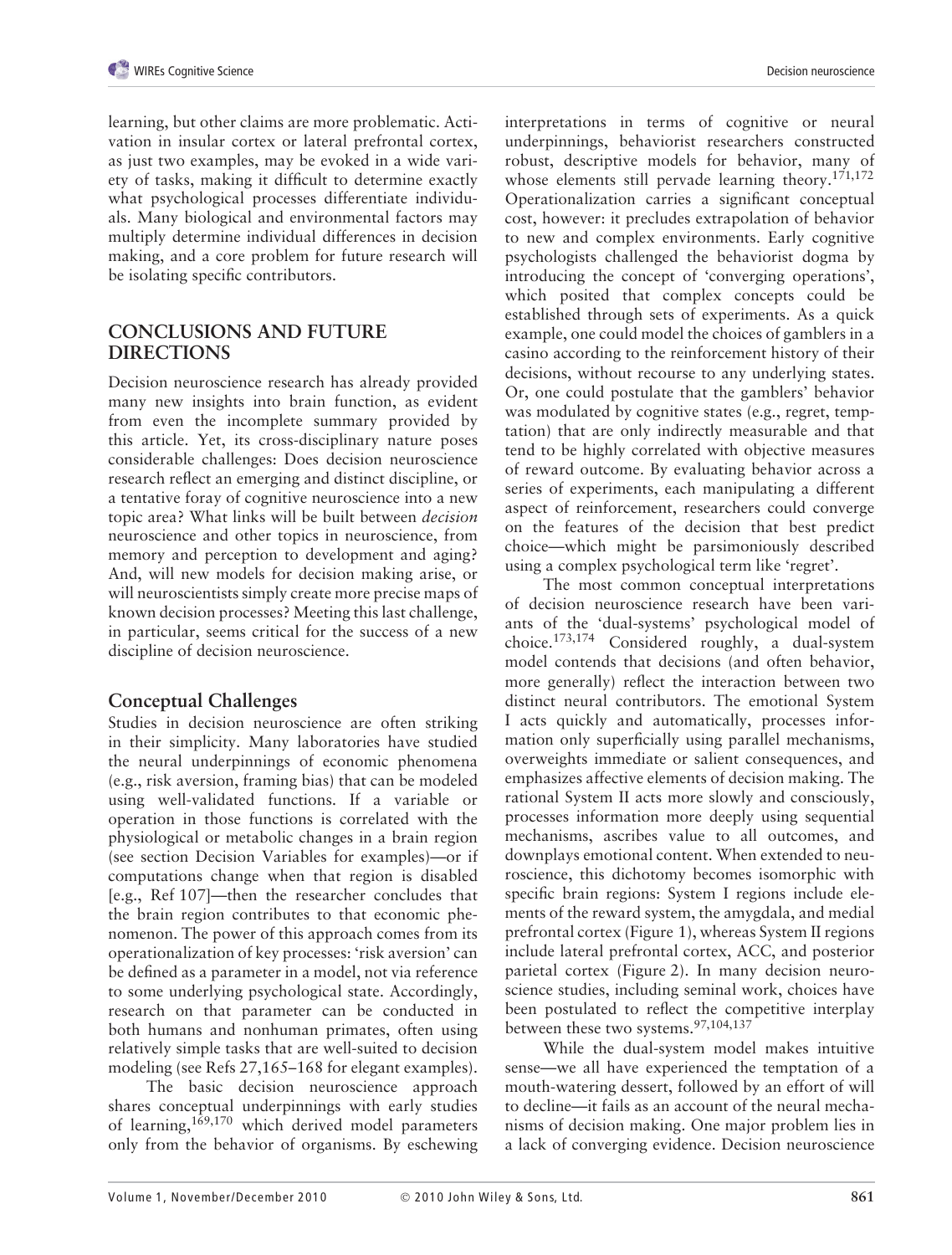has adopted an experimental approach more similar to neuroscience than to psychology (or to behavioral economics). Most publications in decision neuroscience comprise only a single experiment, usually with only one manipulation of the phenomenon of interest and one neuroscience technique for measurement. Accordingly, psychological interpretations of data from that experiment (e.g., activation of the prefrontal cortex leads to rational decision making) may not generalize to other experimental paradigms. Generalization may be particularly problematic for brain regions shown to be activated within a wide range of experiments; this is known as the problem of 'reverse inference'.<sup>164</sup> Despite the popular interpretation that neuroscience provides direct access to hidden aspects of our mental lives [i.e., 'neuroessentialism', see Ref 175], the mapping between our intuitions (i.e., subjective feelings of conflict) and the underlying neural computations may be difficult to discern.

Moreover, considerable evidence indicates that many regions canonically associated with emotion also contribute to a host of cognitive processes; for example, activation of the anterior insula not only tracks the risk associated with a decision,  $84,90$  but also can be evoked by relatively simple executive processing tasks in the absence of risk.176,177 Conversely, activation of canonically rational regions like the prefrontal cortex is not a prerequisite for rationality. Consider the striking examples that individuals with lesions to prefrontal cortex sometimes make *more rational* decisions than neurologically normal individuals.178,179 Finally, even when putative cognitive and affective regions interact, the outcome may be unexpected. In a recent study by Venkatraman et al.,138 increased activation of insular cortex and vmPFC predicted decisions consistent with economic models, whereas activation of lateral prefrontal cortex and parietal cortex predicted seemingly irrational heuristic choices.

Given these challenges, what sort of conceptual approaches might direct future decision neuroscience research? An important new direction lies in improved connections between decision neuroscience research and cutting-edge work in other areas within cognitive neuroscience (see related work throughout this volume). As functional neuroimaging methods, in particular, have matured, there has been an increasing recognition that brain regions support particular types of computations that may be called upon in a variety of task contexts. Returning to the above counterintuitive examples: recent work on functional connectivity shows that insular cortex signals the need for cognitive control,<sup>180</sup> which may be a consequence of risk (or changes in risk) within a decision scenario.84 Similarly, there has been substantial recent research that attempts to parse the functions of the prefrontal cortex according to the computations supported by its subregions.<sup>181</sup> Some regions within prefrontal cortex seem particularly critical for feedback-based learning, and lesions to those regions often lead to maladaptive real-world decision making. However, there are also conditions where feedback is meaningless, as when playing games of chance or investing in the stock market (i.e., the outcome at one point in time is not predictive of future outcomes). Under such conditions, ignoring feedback may prevent regret-driven or riskaverse mistakes, leading to better outcomes.178

# **Methodological Challenges**

Research in decision neuroscience, like that in cognitive neuroscience more broadly, has used a diverse set of methods. Most common, especially in recent years, have been studies using fMRI. Also prevalent are electrophysiological recording of single-neuron activity in nonhuman primates and scalp-recorded event-related potentials (ERPs) in human subjects. These techniques provide some complementarities of scale: fMRI provides breadth of coverage and spatial precision, single-neuron recordings give direct measures of action potentials, and ERP measurements allow characterization of collective dendritic activity with high temporal resolution. Even so, integrating conclusions across studies using different neuroscience methods poses several sorts of challenges. One wellrecognized problem is that these techniques measure different aspects of neural function. Functional MRI measures relative changes in the local concentration of deoxygenated hemoglobin,182–184 which mirrors local energy consumption and thus tracks primarily the dendritic activity of neurons.185 Thus, activation observed using fMRI may reflect primarily the input or integrative activity within a brain region, whereas single-unit activity better reflects the output or signaling activity. For additional consideration of the challenges of integrating across different measures of brain function, we refer the interested reader to recent reviews.186,187

A second challenge lies in reconciling results across species, given differences in experimental paradigms. Decision neuroscience studies with human participants typically adopt the methodological conventions of behavioral economics: participants make decisions about real but abstract rewards (e.g., money), they receive full information about the decision scenario (i.e., no deception), and researchers strive to minimize external influences on choice (e.g., no communication with other participants, no other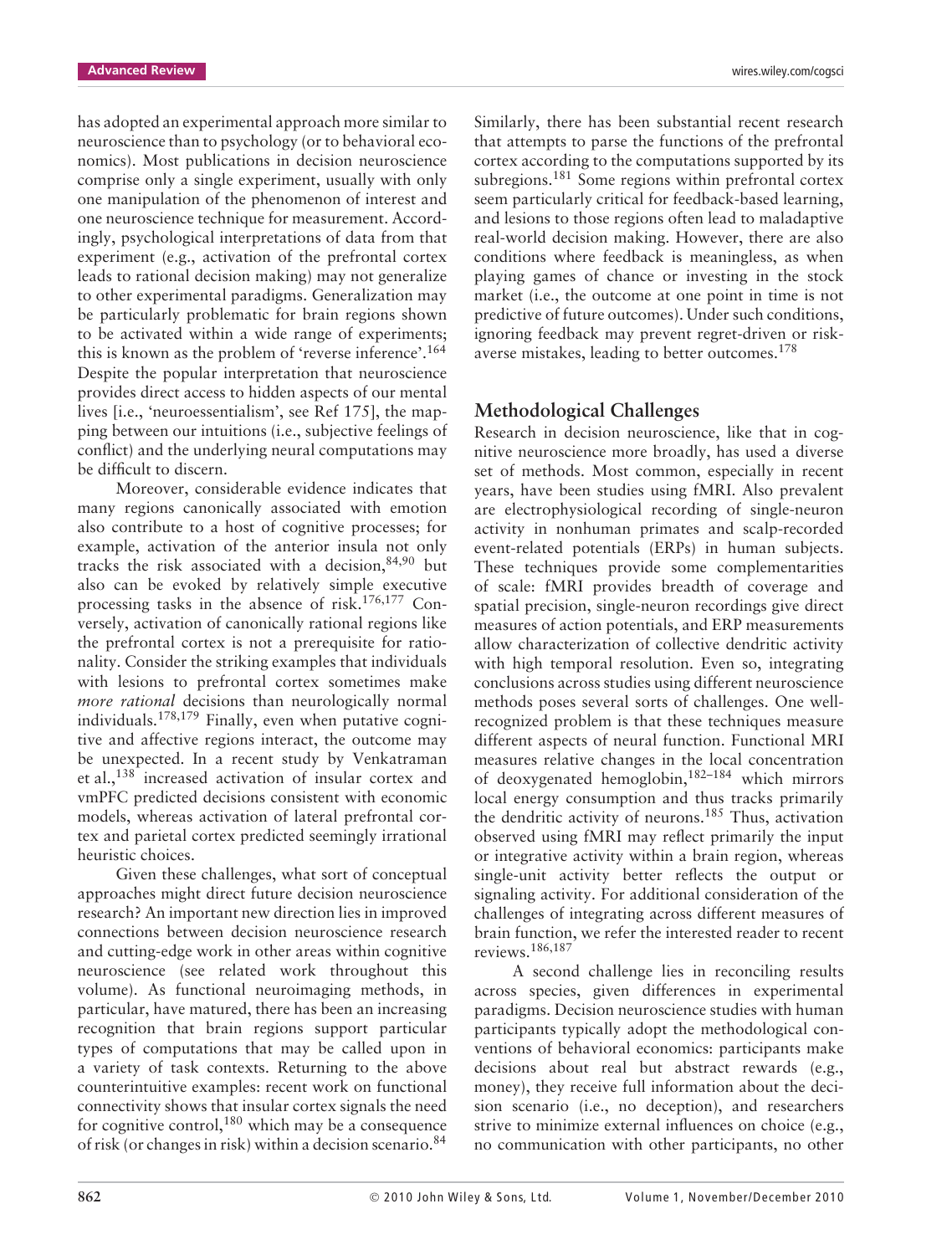incentives). Over the course of a 1–2 h testing session, a participant might make on the order of 100 independent decisions about information presented using words and numbers. Studies using nonhuman primates (usually the rhesus monkey, *Macaca mulatta*) adopt very different methods: liquid rewards are delivered during the experimental session, the tasks involve simple choices whose options are indicated symbolically, and the animals are trained extensively over thousands of trials. Moreover, decision-making behavior may differ dramatically across species. As one of many examples, humans exhibit a temporal discounting rate for monetary rewards that approaches a few percent per year (e.g., in many real-world investments), whereas nonhuman primates show discounting for primary rewards over intervals of seconds.188 Some aspects of human social decision making, from altruistic donation to cooperation in multiplayer games, can be difficult to model within animal models. And, every human participant possesses a wealth of prior conceptual knowledge, which may violate the assumptions of the experimental setting. For example, when judging the trustworthiness of a game partner, people evaluate not just that partner's past actions but also superficial features like appearance, with concomitant implications for neuroscience data.189

To ameliorate these problems, some decision neuroscience researchers have adopted experimental paradigms that can be readily completed by both human and nonhuman subjects. For instance, reward conditioning tasks involve the repeated presentation of one or more simple cues (e.g., abstract visual images) that predict subsequent outcomes (e.g., juice rewards). As described in section Decision Variables, this approach was first used in studies with nonhuman primates by Schultz et al.,<sup>19</sup> and was subsequently extended to human paradigms by a number of investigators [e.g., Ref 49]. Tasks that adopt elements of foraging behavior $^{190}$  or of reinforcement learning<sup>165</sup> often translate well across species. Even more complex decisions can be incorporated into simple, species-general paradigms. Studies by Platt et al. demonstrated that monkeys would trade small amounts of juice to look at photos of other monkeys117,118; similar results were subsequently shown for human subjects who traded small amounts of money to view images of attractive human faces.<sup>116</sup> Yet, similarity of tasks, by itself, does not ensure similarity of processing. A human may arrive at a decision using a variety of simplifying heuristics, complex priors, and decision biases, whereas the same decision might be reached by a monkey based on the past history of reward. As such, an important direction for future decision neuroscience research will be to characterize the computations that lead to decisions, including potential differences in those computations across species.

A final methodological challenge is moving from correlational to causal models of the mechanisms of decision making. Common approaches like fMRI and single-neuron recording *measure* brain function: they allow decision neuroscientists to show that an experimental variable (e.g., risk) alters the functioning of a particular brain region. However, the claim that a region plays a causal role in decision making requires *manipulation* of brain function, followed by the demonstrations of concomitant changes in decision-making behavior. Many such approaches are available for animal research, including very precise lesion methods,191 microstimulation,192 and *in vivo* manipulation of neurotransmitter levels.<sup>193</sup>

Human researchers have a more limited repertoire. One powerful approach has examined the effects of disrupted brain function, either from naturally occurring lesions or via temporary lesions evoked using transcranial magnetic stimulation (TMS). The latter approach, which can be implemented in neurologically normal individuals, has been applied to several sorts of economic decisions. In one striking example, TMS applied to the prefrontal cortex disrupted judgments of unfairness in the Ultimatum Game,  $107$  a result that stood in contrast to prior work using neuroimaging methods.<sup>104</sup> Another technique, transcranial direct current stimulation (tDCS) [reviewed in Ref 194], allows researchers to either increase or decrease cortical excitability depending on the polarity of the current flow.<sup>194</sup> Accordingly, increased cortical excitability over right dorsolateral prefrontal cortex (DLPFC) combined with decreased excitability over left DLPFC diminishes risk-taking behavior.<sup>195,196</sup> As tDCS can be administered to large cohorts of individuals simultaneously, it affords a novel opportunity to examine the neural basis of social interactions. A recent study by Knoch et al. recruited large groups of subjects to play the ultimatum game while receiving tDCS.<sup>197</sup> Strikingly, they observed a reduction in subjects' propensity to punish unfair behavior following stimulation that decreased excitability over right DLPFC.

Another important new direction uses drug or dietary manipulations to modify the chemical milieu of the brain. As notable examples, the intranasal delivery of oxytocin increases trusting behavior in a cooperative game,  $198,199$  a dietary depletion of brain serotonin increases the likelihood of rejecting unfair offers,<sup>200</sup> and dopamine antagonists increase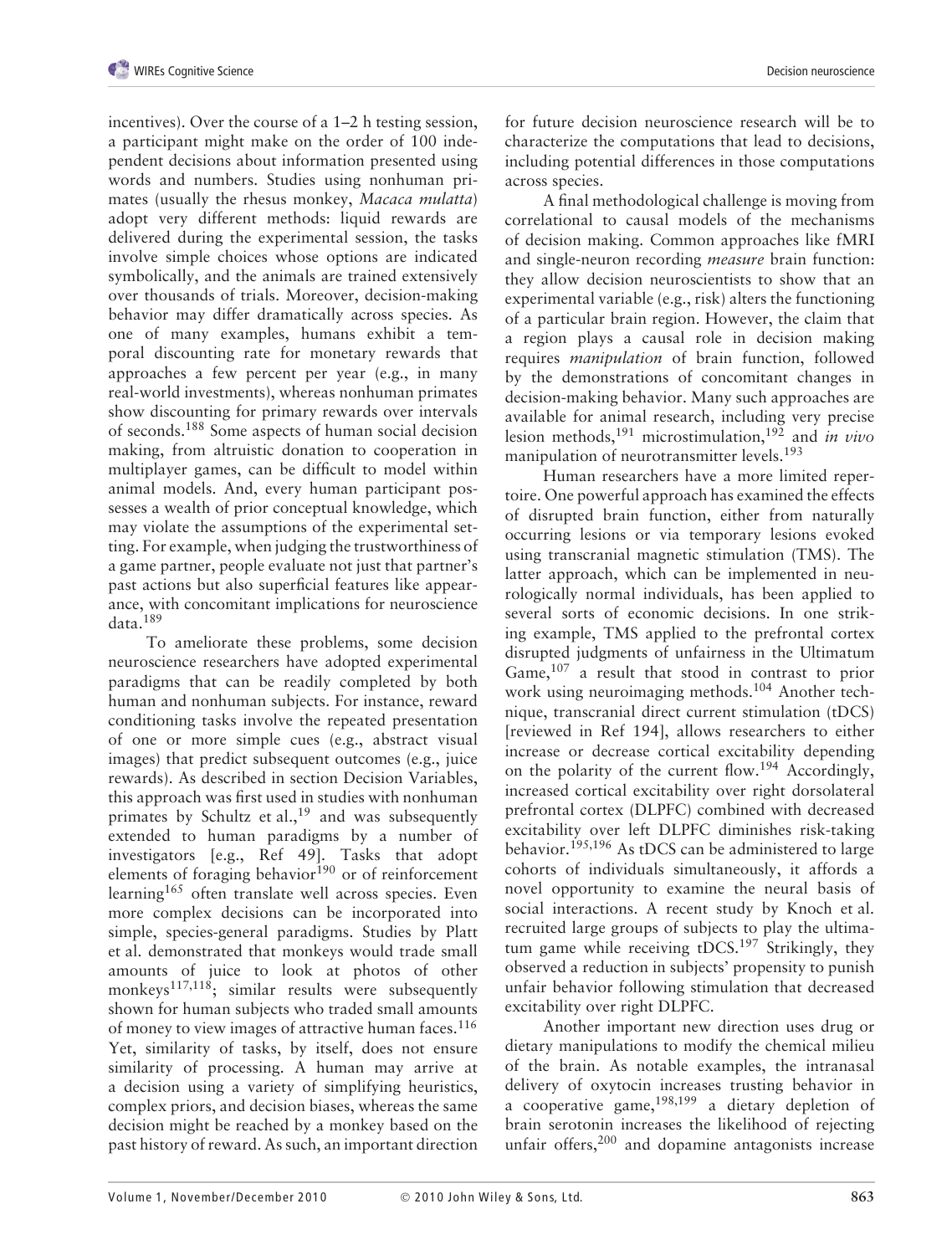gambling in pathological gamblers but not in normal controls.201

#### **Practical Challenges**

Over the past 5 years, decision neuroscience has developed from a curiosity to a vibrant interdiscipline. There are now dozens of laboratories studying the mechanisms of decision making using neuroscience methods, and many core findings have permeated both the academic literature and the popular press. Even neuroscientists who study other aspects of mental life now commonly incorporate decision neuroscience concepts into their research, as when studying the effects of reward on memory systems $^{202}$ or the social cognition of comparing one's own performance against another's success.<sup>203</sup> Without question, concepts from decision-making research, including economic theory, have sparked robust growth within neuroscience.

Yet, decision modeling has proven largely resistant to inroads from neuroscience. Many potential new applications of decision neuroscience research involve extensions to the social sciences: marketing, law, political science, and even public policy. Neuromarketing, in particular, has become a cottage industry, with several companies promising a better understanding of consumer's decisions based upon fMRI or electroencephalography (EEG) data. Attitudes of economists (and other social scientists) toward neuroscience have ranged from guarded optimism<sup>204</sup> to constructive criticism.<sup>205</sup> Some critics contend that neuroscience, at least so far, has provided no unique insights about decision-making behavior. Others make a much stronger claim: results from neuroscience cannot refine or falsify models of economic phenomenon, even in principle.206

Two arguments support this claim (see Ref 207 for a more extensive consideration). First, because economic models are fundamentally about observable behavior, whether of specific individuals or aggregates (e.g., a stock market), only behavioral data can be used to evaluate those models. Consider a hypothetical example: an economic theorist creates a model that predicts bidding behavior in online auctions. A neuroscientist then shows that activation in the vmPFC increases as the auction progresses, which leads to the natural interpretation that the subjective value of a good increases as the bids get larger and larger. Yet, to the economic theorist, that information about brain function is simply irrelevant. The model, that is argued, could only be rejected based on using data about people's decisions, not about their brains. This contention has been labeled the 'Behavioral Sufficiency' argument.

Second, many important aspects of economic modeling involve complex collective phenomena, such as voting behavior, financial markets, and price bubbles, among others. Each of these does involve, at root, individual decisions: the price of an asset in a market reflects all of the individual decisions to buy or sell that asset. Yet, it can be difficult to see how neuroscience data—which describe the functioning of an individual's brain—bear upon collective phenomena. Critics charge that important phenomena like markets can only be understood by abstracting the individual decision makers and focusing instead on measures of higher level interactions (e.g., the ebb and flow of prices themselves). This criticism has been called the 'Emergent Phenomenon' argument.

How, given these forceful criticisms, might decision neuroscience shape the models of decisionmaking *behavior*? A model that fits existing data about choice behavior might fail in new circumstances (e.g., under stress, anger, or sleep deprivation). By understanding the effects of these environmental effects upon brain function, researchers may identify avenues for new experiments that could falsify a seemingly workable model. Similarly, there has been substantial interest in understanding decision making in populations other than the young, healthy, collegeeducated adults who constitute the lion's share of laboratory participants. To consider just one example, older adults often report an increased focus on positive, compared to negative, consequences of their decisions.208 Consistent with this psychological bias, work using standard decision neuroscience paradigms indicated that older adults do show an attenuated ventral striatal response to anticipated negative outcomes.209 This neuroscience result led to the hypothesis that older adults would show framing effects for monetary gains but not losses, as recently confirmed experimentally.<sup>210</sup> This series of disparate experiments progressed from observations of behavior, to measures of brain function, to new and testable predictions about behavior.

Neuroscience will not render behavioral economics and cognitive psychology obsolete; instead, it will indicate new and unanticipated directions for research. One such direction will be particularly critical: understanding variability in decision making. The major models of decision-making behavior (e.g., cumulative prospect theory) are often elegant in their simplicity, but they cannot in themselves predict why different people make different decisions. Thus, the future of decision neuroscience lies in contributing to the development of new, robust, and biologically plausible models of behavior.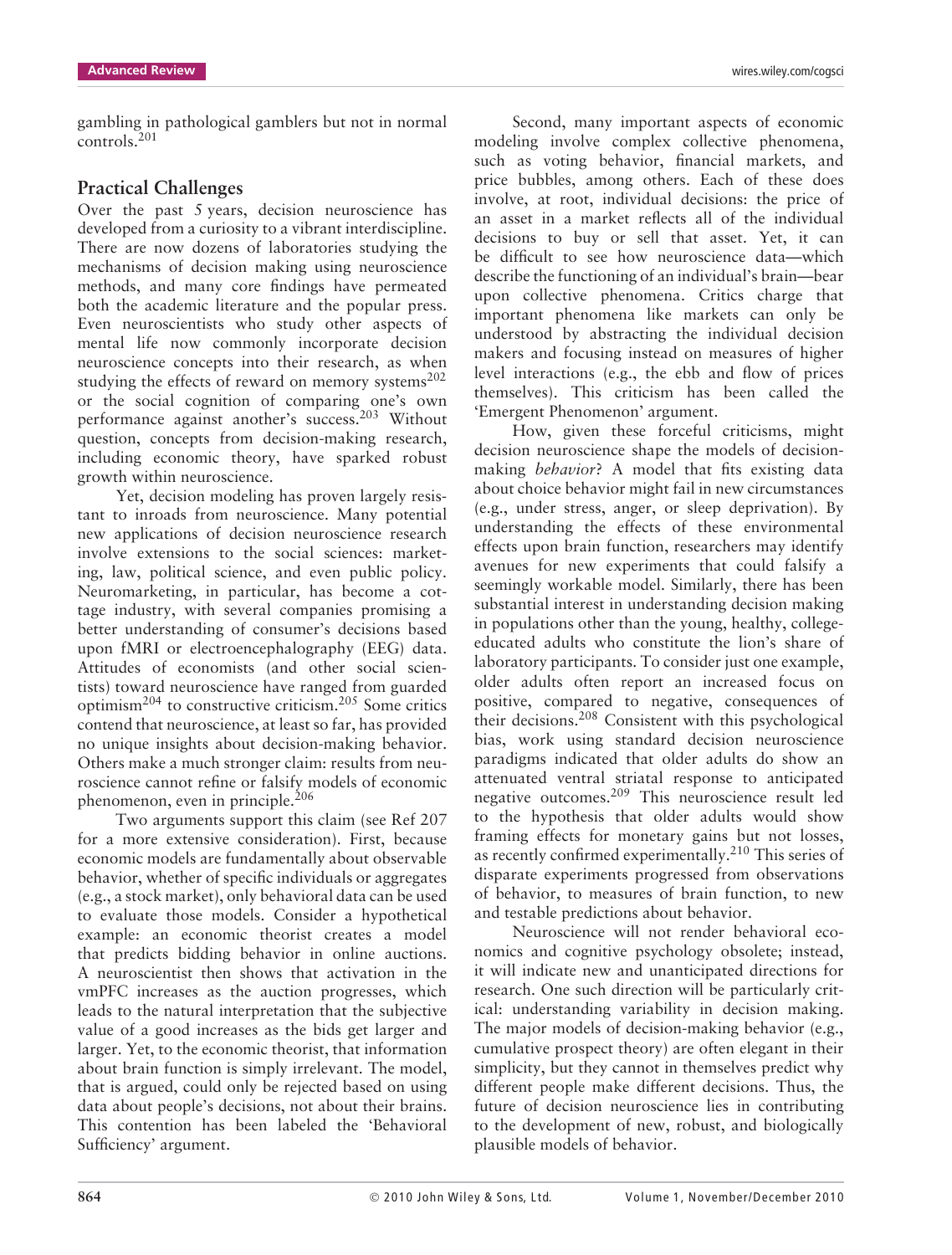## **REFERENCES**

- 1. Glimcher PW, Rustichini A. Neuroeconomics: the consilience of brain and decision. *Science* 2004, 306:447–452.
- 2. Platt ML, Huettel SA. Risky business: the neuroeconomics of decision making under uncertainty. *Nat Neurosci* 2008, 11:398–403.
- 3. Doya K. Modulators of decision making. *Nat Neurosci* 2008, 11:410–416.
- 4. Rangel A, Camerer C, Montague PR. A framework for studying the neurobiology of value-based decision making. *Nat Rev Neurosci* 2008, 9:545–556.
- 5. Sanfey AG. Social decision-making: insights from game theory and neuroscience. *Science* 2007, 318:598–602.
- 6. Sanfey AG, Loewenstein G, McClure SM, Cohen JD. Neuroeconomics: cross-currents in research on decision-making. *Trends Cogn Sci* 2006, 10:108–116.
- 7. Wise RA, Rompre PP. Brain Dopamine and Reward. *Annu Rev Psychol* 1989, 40:191–225.
- 8. Schultz W. Behavioral dopamine signals. *Trends Neurosci* 2007, 30:203–210.
- 9. Schultz W. Behavioral theories and the neurophysiology of reward. *Annu Rev Psychol* 2006, 57:87–115.
- 10. Schultz W. Multiple reward signals in the brain. *Nat Rev Neurosci* 2000, 1:199–207.
- 11. Wise RA, Spindler J, deWit H, Gerberg GJ. Neuroleptic-induced 'anhedonia' in rats: pimozide blocks reward quality of food. *Science* 1978, 201:262–264.
- 12. Wise RA. Neuroleptics and operant behavior: the anehodonia hypothesis. *Behav Brain Sci* 1982, 5:39–87.
- 13. Bishop MP, Elder ST, Heath RG. Intracranial selfstimulation in man. *Science* 1963, 140:394–396.
- 14. Olds ME, Fobes JL. The central basis of motivation: intracranial self-stimulation studies. *Annu Rev Psychol* 1981, 32:523–574.
- 15. Olds J, Milner P. Positive reinforcement produced by electrical stimulation of septal area and other regions of rat brain. *J Comp Physiol Psychol* 1954, 47:419–427.
- 16. Berridge KC, Robinson TE. What is the role of dopamine in reward: hedonic impact, reward learning, or incentive salience? *Brain Res Brain Res Rev* 1998, 28:309–369.
- 17. Berridge KC. The debate over dopamine's role in reward: the case for incentive salience. *Psychopharmacology (Berl)* 2007, 191:391–431.
- 18. Berridge KC. Food reward: Brain substrates of wanting and liking. *Neurosci Biobehav Rev* 1996,  $20:1-25$ .
- 19. Schultz W, Dayan P, Montague PR. A neural substrate of prediction and reward. *Science* 1997, 275:1593–1599.
- 20. Cannon CM, Bseikri MR. Is dopamine required for natural reward? *Physiol Behav* 2004, 81:741–748.
- 21. Schultz W, Tremblay L, Hollerman JR. Reward prediction in primate basal ganglia and frontal cortex. *Neuropharmacology* 1998, 37:421–429.
- 22. Schultz W. The phasic reward signal of primate dopamine neurons. *Adv Pharmacol* 1998, 42:686–690.
- 23. Schultz W. Predictive reward signal of dopamine neurons. *J Neurophysiol* 1998, 80:1–27.
- 24. Tremblay L, Schultz W. Modifications of reward expectation-related neuronal activity during learning in primate orbitofrontal cortex. *J Neurophysiol* 2000, 83:1877–1885.
- 25. Zaghloul KA, Blanco JA, Weidemann CT, McGill K, Jaggi JL, et al. Human substantia nigra neurons encode unexpected financial rewards. *Science* 2009, 323:1496–1499.
- 26. Berns GS, McClure SM, Pagnoni G, Montague PR. Predictability modulates human brain response to reward. *J Neurosci* 2001, 21:2793–2798.
- 27. McClure SM, Berns GS, Montague PR. Temporal prediction errors in a passive learning task activate human striatum. *Neuron* 2003, 38:339–346.
- 28. D'Ardenne K, McClure SM, Nystrom LE, Cohen JD. BOLD responses reflecting dopaminergic signals in the human ventral tegmental area. *Science* 2008, 319:1264–1267.
- 29. Platt ML, Glimcher PW. Neural correlates of decision variables in parietal cortex. *Nature* 1999, 400:233–238.
- 30. Deaner RO, Platt ML. Reflexive social attention in monkeys and humans. *Curr Biol* 2003, 13:1609–1613.
- 31. McCoy AN, Platt ML. Risk-sensitive neurons in macaque posterior cingulate cortex. *Nat Neurosci* 2005, 8:1220–1227.
- 32. Sugrue LP, Corrado GS, Newsome WT. Matching behavior and the representation of value in the parietal cortex. *Science* 2004, 304:1782–1787.
- 33. McCoy AN, Crowley JC, Haghighian G, Dean HL, Platt ML. Saccade reward signals in posterior cingulate cortex. *Neuron* 2003, 40:1031–1040.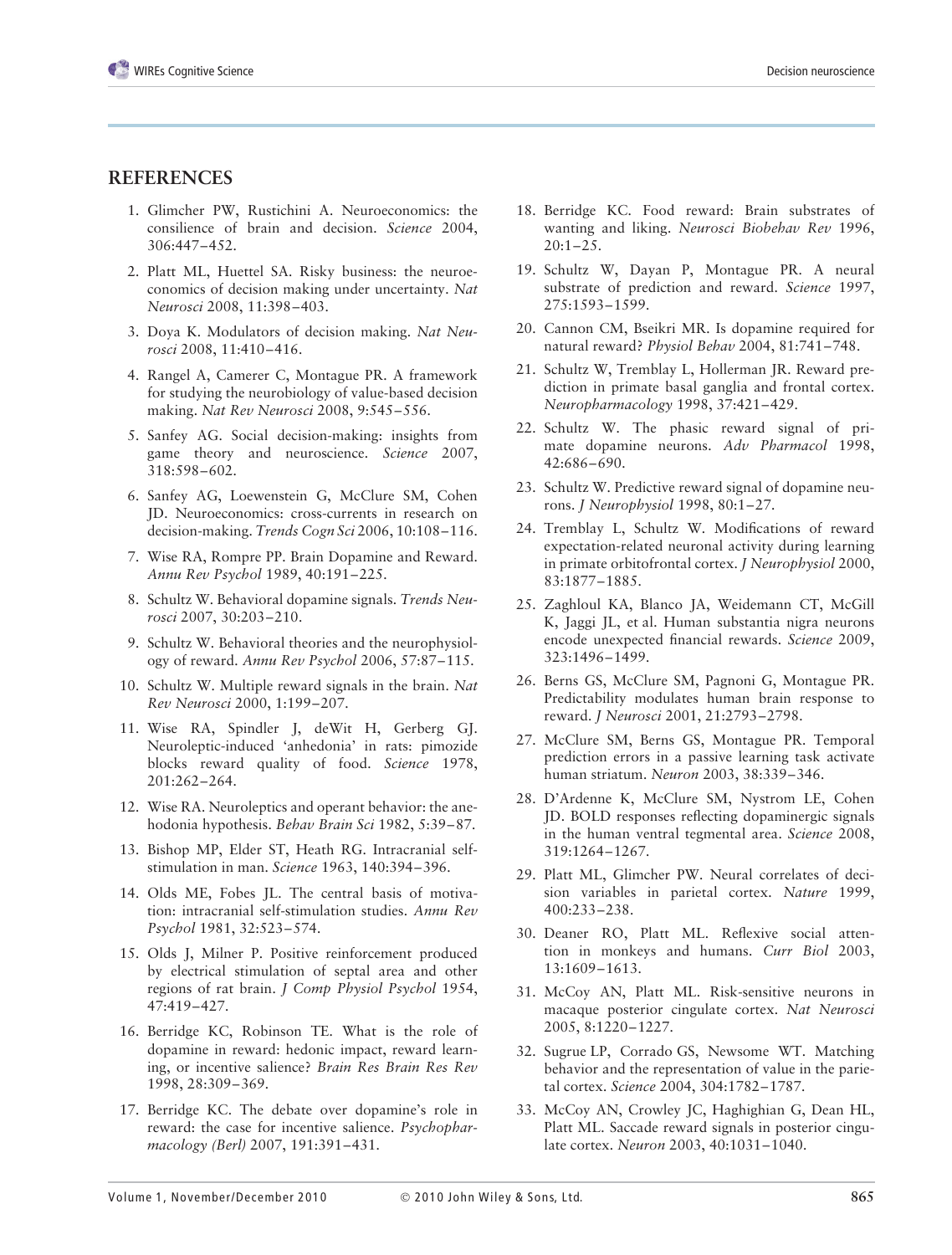- 34. Dorris MC, Glimcher PW. Activity in posterior parietal cortex is correlated with the relative subjective desirability of action. *Neuron* 2004, 44:365–378.
- 35. Knutson B, Westdorp A, Kaiser E, Hommer D. FMRI visualization of brain activity during a monetary incentive delay task. *Neuroimage* 2000, 12:20–27.
- 36. Knutson B, Greer SM. Anticipatory affect: neural correlates and consequences for choice. *Philos Trans R Soc Lond B Biol Sci* 2008, 363:3771–3786.
- 37. Delgado MR, Nystrom LE, Fissell C, Noll DC, Fiez JA. Tracking the hemodynamic responses to reward and punishment in the striatum. *J Neurophysiol* 2000, 84:3072–3077.
- 38. Elliott R, Friston KJ, Dolan RJ. Dissociable neural responses in human reward systems. *J Neurosci* 2000, 20:6159–6165.
- 39. Breiter HC, Aharon I, Kahneman D, Dale A, Shizgal P. Functional imaging of neural responses to expectancy and experience of monetary gains and losses. *Neuron* 2001, 30:619–639.
- 40. Knutson B, Fong GW, Adams CM, Varner JL, Hommer D. Dissociation of reward anticipation and outcome with event-related fMRI. *Neuroreport* 2001, 12:3683–3687.
- 41. Knutson B, Fong GW, Bennett SM, Adams CM, Homme D. A region of mesial prefrontal cortex tracks monetarily rewarding outcomes: characterization with rapid event-related fMRI. *Neuroimage* 2003, 18:263–272.
- 42. Knutson B, Taylor J, Kaufman M, Peterson R, Glover G. Distributed neural representation of expected value. *J Neurosci* 2005, 25:4806–4812.
- 43. Rolls ET, Sienkiewicz ZJ, Yaxley S. Hunger modulates the responses to gustatory stimuli of single neurons in the caudolateral orbitofrontal cortex of the Macaque monkey. *Eur J Neurosci* 1989, 1:53–60.
- 44. Critchley HD, Rolls ET. Hunger and satiety modify the responses of olfactory and visual neurons in the primate orbitofrontal cortex. *J Neurophysiol* 1996, 75:1673–1686.
- 45. O'Doherty J, Rolls ET, Francis S, Bowtell R, McGlone F, et al. Sensory-specific satiety-related olfactory activation of the human orbitofrontal cortex. *Neuroreport* 2000, 11:893–897.
- 46. Kringelbach ML, O'Doherty J, Rolls ET, Andrews C. Activation of the human orbitofrontal cortex to a liquid food stimulus is correlated with its subjective pleasantness. *Cereb Cortex* 2003, 13:1064–1071.
- 47. Small DM, Gregory MD, Mak YE, Gitelman D, Mesulam MM, et al. Dissociation of neural representation of intensity and affective valuation in human gustation. *Neuron* 2003, 39:701–711.
- 48. O'Doherty J, Rolls ET, Francis S, Bowtell R, McGlone F. Representation of pleasant and aversive taste in the human brain. *J Neurophysiol* 2001, 85:1315–1321.
- 49. O'Doherty JP, Deichmann R, Critchley HD, Dolan RJ. Neural responses during anticipation of a primary taste reward. *Neuron* 2002, 33:815–826.
- 50. Anderson AK, Christoff K, Stappen I, Panitz D, Ghahremani DG, et al. Dissociated neural representations of intensity and valence in human olfaction. *Nat Neurosci* 2003, 6:196–202.
- 51. Gottfried JA, O'Doherty J, Dolan RJ. Appetitive and aversive olfactory learning in humans studied using event-related functional magnetic resonance imaging. *J Neurosci* 2002, 22:10829–10837.
- 52. Rolls ET, O'Doherty J, Kringelbach ML, Francis S, Bowtell R, et al. Representations of pleasant and painful touch in the human orbitofrontal and cingulate cortices. *Cereb Cortex* 2003, 13:308–317.
- 53. Winston JS, O'Doherty J, Kilner JM, Perrett DI, Dolan RJ. Brain systems for assessing facial attractiveness. *Neuropsychologia* 2007, 45:195–206.
- 54. O'Doherty JP, Winston J, Critchley H, Perrett D, Burt DM, et al. Beauty in a smile: the role of medial orbitofrontal cortex in facial attractiveness. *Neuropsychologia* 2003, 41:147–155.
- 55. Cloutier J, Heatherton TF, Whalen PJ, Kelley WM. Are attractive people rewarding? Sex differences in the neural substrates of facial attractiveness. *J Cogn Neurosci* 2008, 20:941–951.
- 56. Aharon I, Etcoff N, Ariely D, Chabris CF, O'Connor E, et al. Beautiful faces have variable reward value: fMRI and behavioral evidence. *Neuron* 2001, 32:537–551.
- 57. Arnow BA, Desmond JE, Banner LL, Glover GH, Solomon A, et al. Brain activation and sexual arousal in healthy, heterosexual males. *Brain* 2002, 125:1014–1023.
- 58. Ferretti A, Caulo M, Del Gratta C, Di Matteo R, Merla A, et al. Dynamics of male sexual arousal: distinct components of brain activation revealed by fMRI. *Neuroimage* 2005, 26:1086–1096.
- 59. Vartanian O, Goel V. Neuroanatomical correlates of aesthetic preference for paintings. *Neuroreport* 2004, 15:893–897.
- 60. Mobbs D, Greicius MD, Abdel-Azim E, Menon V, Reiss AL. Humor modulates the mesolimbic reward centers. *Neuron* 2003, 40:1041–1048.
- 61. Harbaugh WT, Mayr U, Burghart DR. Neural responses to taxation and voluntary giving reveal motives for charitable donations. *Science* 2007, 316:1622–1625.
- 62. Moll J, Krueger F, Zahn R, Pardini M, de Oliveira-Souza R, et al. Human fronto-mesolimbic networks guide decisions about charitable donation. *Proc Natl Acad Sci USA* 2006, 103:15623–15628.
- 63. Aron A, Fisher H, Mashek DJ, Strong G, Li H, et al. Reward, motivation, and emotion systems associated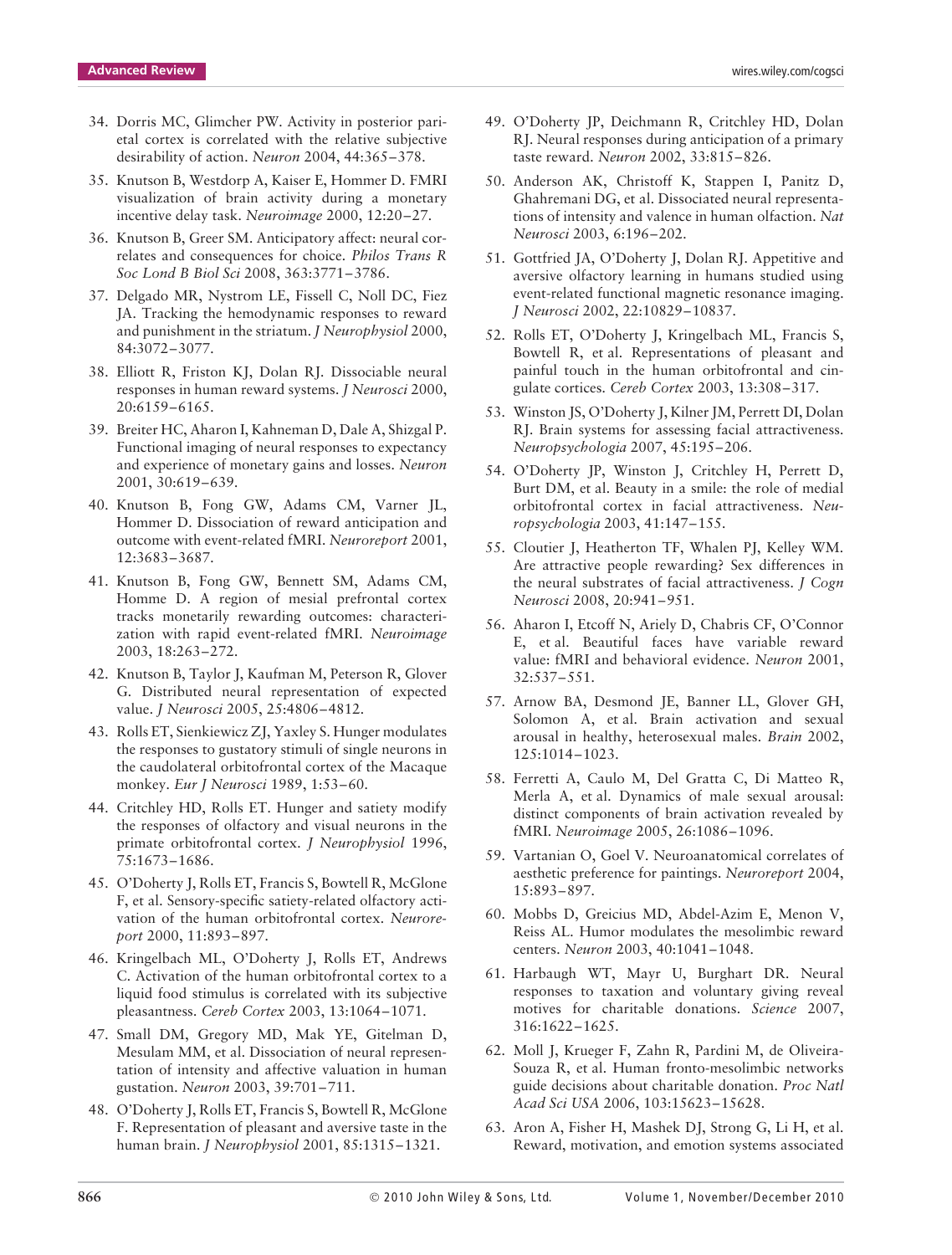with early-stage intense romantic love. *J Neurophysiol* 2005, 94:327–337.

- 64. Bartels A, Zeki S. The neural correlates of maternal and romantic love. *Neuroimage* 2004, 21:1155–1166.
- 65. Bartels A, Zeki S. The neural basis of romantic love. *Neuroreport* 2000, 11:3829–3834.
- 66. Fehr E, Camerer CF. Social neuroeconornics: the neural circuitry of social preferences. *Trends Cogn Sci* 2007, 11:419–427.
- 67. Joshua M, Adler A, Mitelman R, Vaadia E, Bergman H. Midbrain dopaminergic neurons and striatal cholinergic interneurons encode the difference between reward and aversive events at different epochs of probabilistic classical conditioning trials. *J Neurosci* 2008, 28:11673–11684.
- 68. Brischoux F, Chakraborty S, Brierley DI, Ungless MA. Phasic excitation of dopamine neurons in ventral VTA by noxious stimuli. *Proc Natl Acad Sci USA* 2009, 106:4894–4899.
- 69. Seymour B, Daw N, Dayan P, Singer T, Dolan R. Differential encoding of losses and gains in the human striatum. *J Neurosci* 2007, 27:4826–4831.
- 70. Kim H, Shimojo S, O'Doherty JP. Is avoiding an aversive outcome rewarding? Neural substrates of avoidance learning in the human brain. *PLoS Biol* 2006, 4:1453–1461.
- 71. Jensen J, McIntosh AR, Crawley AP, Mikulis DJ, Remington G, et al. Direct activation of the ventral striatum in anticipation of aversive stimuli. *Neuron* 2003, 40:1251–1257.
- 72. Becerra L, Breiter HC, Wise R, Gonzalez RG, Borsook D. Reward circuitry activation by noxious thermal stimuli. *Neuron* 2001, 32:927–946.
- 73. Zink CF, Pagnoni G, Martin ME, Dhamala M, Berns GS. Human striatal response to salient nonrewarding stimuli. *J Neurosci* 2003, 23:8092–8097.
- 74. Zink CF, Pagnoni G, Chappelow J, Martin-Skurski M, Berns GS. Human striatal activation reflects degree of stimulus saliency. *Neuroimage* 2006, 29:977–983.
- 75. Zink CF, Pagnoni G, Martin-Skurski ME, Chappelow JC, Berns GS. Human striatal responses to monetary reward depend on saliency. *Neuron* 2004, 42:509–517.
- 76. Cooper JC, Knutson B. Valence and salience contribute to nucleus accumbens activation. *Neuroimage* 2008, 39:538–547.
- 77. Jensen J, Smith AJ, Willeit M, Crawley AP, Mikulis DJ, et al. Separate brain regions code for salience vs. valence during reward prediction in humans. *Hum Brain Mapp* 2007, 28:294–302.
- 78. Garner WR. *Uncertainty and Structure as Psychological Concepts*. New York: John Wiley & Sons; 1962.
- 79. Knight FH. *Risk, Uncertainty and Profit*. New York: Houghton Mifflin; 1921.
- 80. Fiorillo CD, Tobler PN, Schultz W. Discrete coding of reward probability and uncertainty by dopamine neurons. *Science* 2003, 299:1898–1902.
- 81. Hsu M, Krajbich I, Zhao C, Camerer CF. Neural response to reward anticipation under risk is nonlinear in probabilities. *J Neurosci* 2009, 29:2231–2237.
- 82. Huettel SA, Song AW, McCarthy G. Decisions under uncertainty: probabilistic context influences activation of prefrontal and parietal cortices. *J Neurosci* 2005, 25:3304–3311.
- 83. Huettel SA, Stowe CJ, Gordon EM, Warner BT, Platt ML. Neural signatures of economic preferences for risk and ambiguity. *Neuron* 2006, 49:765–775.
- 84. Preuschoff K, Quartz SR, Bossaerts P. Human insula activation reflects risk prediction errors as well as risk. *J Neurosci* 2008, 28:2745–2752.
- 85. Huettel SA. Behavioral, but not reward, risk modulates activation of prefrontal, parietal, and insular cortices. *Cogn Affect Behav Neurosci* 2006, 6:141–151.
- 86. Behrens TEJ, Woolrich MW, Walton ME, Rushworth MFS. Learning the value of information in an uncertain world. *Nat Neurosci* 2007, 10:1214–1221.
- 87. Damasio AR, Everitt BJ, Bishop D. The somatic marker hypothesis and the possible functions of the prefrontal cortex [Discussion]. *Philos Trans R Soc Lond B Biol Sci* 1996, 351:1413–1420.
- 88. Bechara A, Damasio H, Damasio AR. Emotion, decision making and the orbitofrontal cortex. *Cereb Cortex* 2000, 10:295–307.
- 89. Paulus MP, Rogalsky C, Simmons A, Feinstein JS, Stein MB. Increased activation in the right insula during risk-taking decision making is related to harm avoidance and neuroticism. *Neuroimage* 2003, 19:1439–1448.
- 90. Kuhnen CM, Knutson B. The neural basis of financial risk taking. *Neuron* 2005, 47:763–770.
- 91. Ellsberg D. Risk, ambiguity, and the Savage axioms. *Q J Econ* 1961, 75:643–669.
- 92. Hsu M, Bhatt M, Adolphs R, Tranel D, Camerer CF. Neural systems responding to degrees of uncertainty in human decision-making. *Science* 2005, 310:1680–1683.
- 93. O'Doherty J, Kringelbach ML, Rolls ET, Hornak J, Andrews C. Abstract reward and punishment representations in the human orbitofrontal cortex. *Nat Neurosci* 2001, 4:95–102.
- 94. Kringelbach ML, Rolls ET. The functional neuroanatomy of the human orbitofrontal cortex: evidence from neuroimaging and neuropsychology. *Prog Neurobiol* 2004, 72:341–372.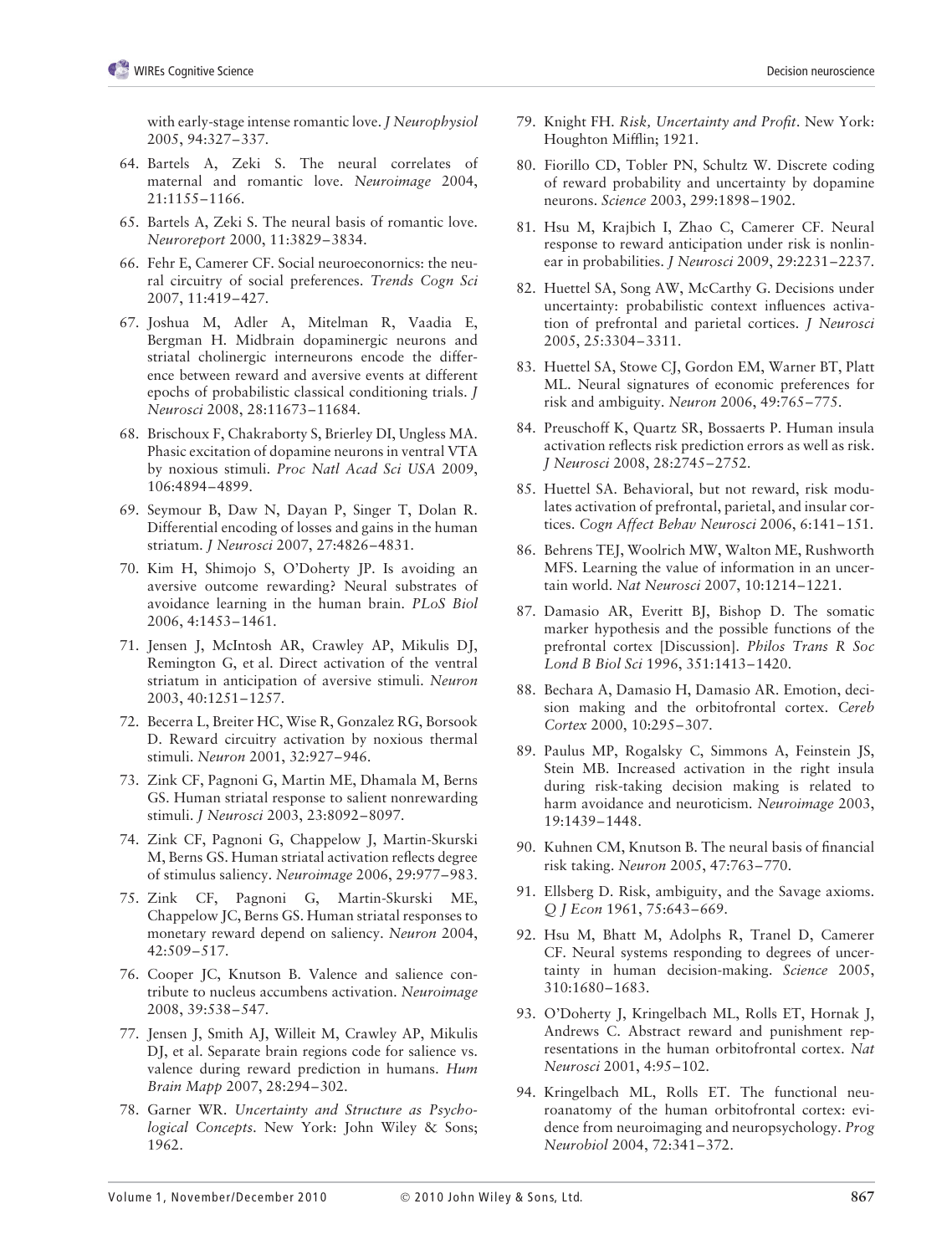- 95. Bach DR, Seymour B, Dolan RJ. Neural activity associated with the passive prediction of ambiguity and risk for aversive events. *J Neurosci* 2009, 29:1648–1656.
- 96. McClure SM, Ericson KM, Laibson DI, Loewenstein G, Cohen JD. Time discounting for primary rewards. *J Neurosci* 2007, 27:5796–5804.
- 97. McClure SM, Laibson DI, Loewenstein G, Cohen JD. Separate neural systems value immediate and delayed monetary rewards. *Science* 2004, 306:503–507.
- 98. Kable JW, Glimcher PW. The neural correlates of subjective value during intertemporal choice. *Nat Neurosci* 2007, 10:1625–1633.
- 99. Luhmann CC, Chun MM, Yi D-J, Lee D, Wang X-J. Neural dissociation of delay and uncertainty in intertemporal choice. *J Neurosci* 2008, 28:14459–14466.
- 100. Gregorios-Pippas L, Tobler PN, Schultz W. Shortterm temporal discounting of reward value in human ventral striatum. *J Neurophysiol* 2009, 101:1507–1523.
- 101. Von Neumann J, Morgenstern O. *Theory of Games and Economic Behavior*. Princeton, NJ: Princeton University Press; 1944.
- 102. Singer T, Kiebel SJ, Winston JS, Dolan RJ, Frith CD. Brain responses to the acquired moral status of faces. *Neuron* 2004, 41:653–662.
- 103. Rilling J, Gutman D, Zeh T, Pagnoni G, Berns G, et al. A neural basis for social cooperation. *Neuron* 2002, 35:395–405.
- 104. Sanfey AG, Rilling JK, Aronson JA, Nystrom LE, Cohen JD. The neural basis of economic decisionmaking in the ultimatum game. *Science* 2003, 300:1755–1758.
- 105. Tabibnia G, Satpute AB, Lieberman MD. The sunny side of fairness: preference for fairness activates reward circuitry (and disregarding unfairness activates self-control circuitry). *Psychol Sci* 2008, 19:339–347.
- 106. Hsu M, Anen C, Quartz SR. The right and the good: distributive justice and neural encoding of equity and efficiency. *Science* 2008, 320:1092–1095.
- 107. Knoch D, Pascual-Leone A, Meyer K, Treyer V, Fehr E. Diminishing reciprocal fairness by disrupting the right prefrontal cortex. *Science* 2006, 314:829–832.
- 108. Tankersley D, Stowe CJ, Huettel SA. Altruism is associated with an increased neural response to agency. *Nat Neurosci* 2007, 10:150–151.
- 109. de Quervain DJ, Fischbacher U, Treyer V, Schellhammer M, Schnyder U, et al. The neural basis of altruistic punishment. *Science* 2004, 305:1254–1258.
- 110. Seymour B, Singer T, Dolan R. The neurobiology of punishment. *Nat Rev Neurosci* 2007, 8:300–311.
- 111. Buckholtz JW, Asplund CL, Dux PE, Zald DH, Gore JC, et al. The neural correlates of third-party punishment. *Neuron* 2008, 60:930–940.
- 112. Montague PR, Berns GS, Cohen JD, McClure SM, Pagnoni G, et al. Hyperscanning: simultaneous fMRI during linked social interactions. *Neuroimage* 2002, 16:1159–1164.
- 113. King-Casas B, Tomlin D, Anen C, Camerer CF, Quartz SR, et al. Getting to know you: reputation and trust in a two-person economic exchange. *Science* 2005, 308:78–83.
- 114. Barraclough DJ, Conroy ML, Lee D. Prefrontal cortex and decision making in a mixed-strategy game. *Nat Neurosci* 2004, 7:404–410.
- 115. Little AC, Jones BC, Waitt C, Tiddeman BP, Feinberg DR, et al. Symmetry is related to sexual dimorphism in faces: data across culture and species. *PLoS ONE* 2008, 3:e2106.
- 116. Hayden BY, Parikh PC, Deaner RO, Platt ML. Economic principles motivating social attention in humans. *Proc R Soc B* 2007, 274:1751–1756.
- 117. Deaner RO, Khera AV, Platt ML. Monkeys pay per view: adaptive valuation of social images by rhesus macaques. *Curr Biol* 2005, 15:543–548.
- 118. Klein JT, Deaner RO, Platt ML. Neural correlates of social target value in macaque parietal cortex. *Curr Biol* 2008, 18:419–424.
- 119. Behrens TEJ, Hunt LT, Rushworth MFS. The computation of social behavior. *Science* 2009, 324:1160–1164.
- 120. Rudebeck PH, Buckley MJ, Walton ME, Rushworth MFS. A role for the macaque anterior cingulate gyrus in social valuation. *Science* 2006, 313:1310–1312.
- 121. Behrens TEJ, Hunt LT, Woolrich MW, Rushworth MFS. Associative learning of social value. *Nature* 2008, 456:245–249.
- 122. Lee D. Game theory and neural basis of social decision making. *Nat Neurosci* 2008, 11:404–409.
- 123. Montague PR, Berns GS. Neural economics and the biological substrates of valuation. *Neuron* 2002, 36:265–284.
- 124. Montague PR, King-Casas B. Efficient statistics, common currencies and the problem of reward-harvesting. *Trends Cogn Sci* 2007, 11:514–519.
- 125. Knutson B, Rick S, Wirnmer GE, Prelec D, Loewenstein G. Neural predictors of purchases. *Neuron* 2007, 53:147–156.
- 126. Plassmann H, O'Doherty J, Rangel A. Orbitofrontal cortex encodes willingness to pay in everyday economic transactions. *J Neurosci* 2007, 27:9984.
- 127. Hare TA, O'Doherty J, Camerer CF, Schultz W, Rangel A. Dissociating the role of the orbitofrontal cortex and the striatum in the computation of goal values and prediction errors. *J Neurosci* 2008, 28:5623.
- 128. Hare TA, Camerer CF, Rangel A. Self-control in decision-making involves modulation of the vmpfc valuation system. *Science* 2009, 324:646–648.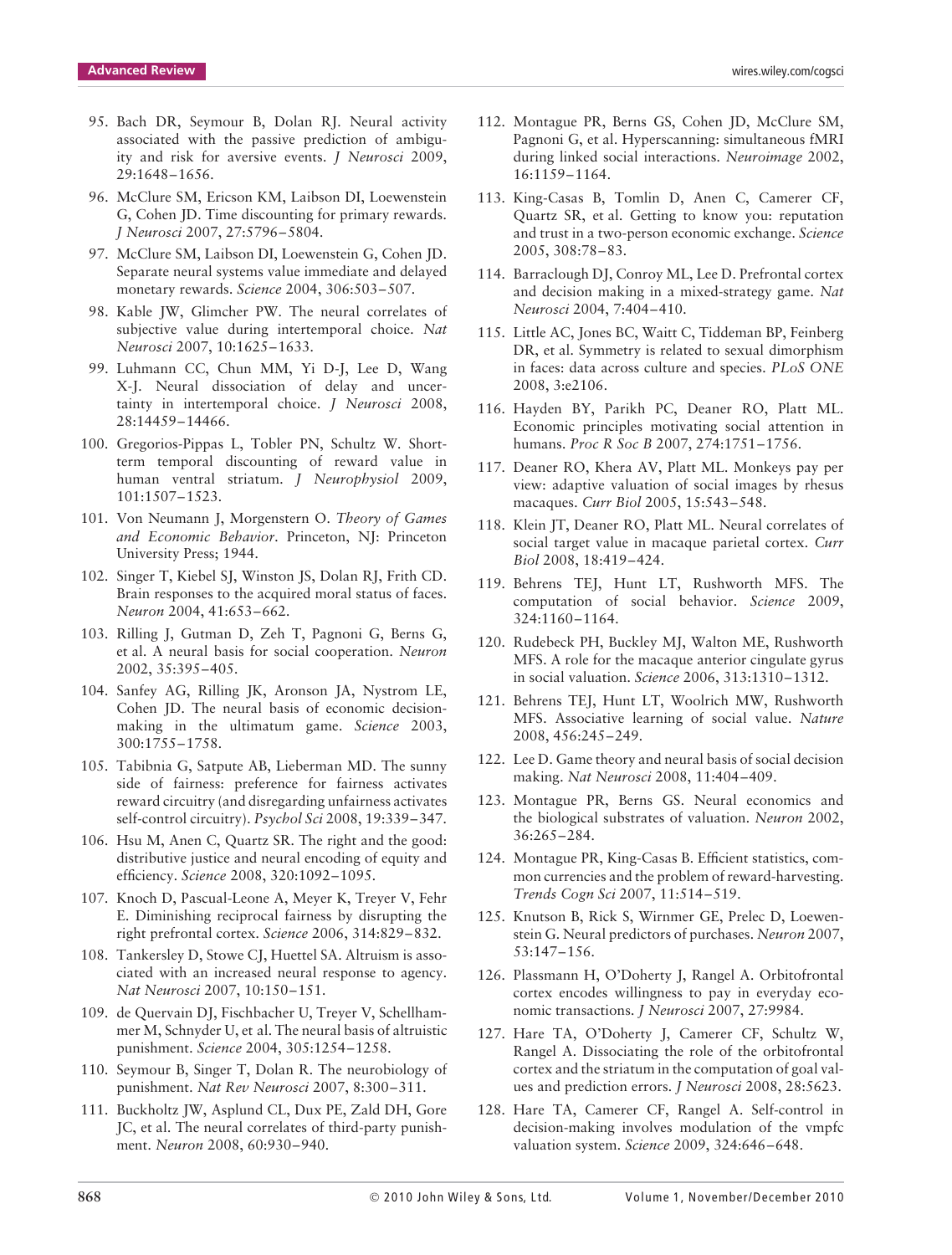- 129. Padoa-Schioppa C, Assad JA. Neurons in the orbitofrontal cortex encode economic value. *Nature* 2006, 441:223–226.
- 130. Padoa-Schioppa C, Assad JA. The representation of economic value in the orbitofrontal cortex is invariant for changes of menu. *Nat Neurosci* 2008, 11:95–102.
- 131. Thaler R. Toward a positive theory of consumer choice. *J Econ Behav Org* 1980, 1:39–60.
- 132. Tversky A, Kahneman D. The framing of decisions and the psychology of choice. *Science* 1981, 211:453–458.
- 133. Clithero JA, Smith DV. Reference and preference: how does the brain scale subjective value? *Front Hum Neurosci* 2009, 3:1–3.
- 134. Seymour B, McClure SM. Anchors, scales and the relative coding of value in the brain. *Curr Opin Neurobiol* 2008, 18:173–178.
- 135. Knutson B, Wimmer GE, Rick S, Hollon NG, Prelec D, et al. Neural antecedents of the endowment effect. *Neuron* 2008, 58:814–822.
- 136. De Martino B, Kumaran D, Holt B, Dolan RJ. The neurobiology of reference-dependent value computation. *J Neurosci* 2009, 29:3833–3842.
- 137. De Martino B, Kumaran D, Seymour B, Dolan RJ. Frames, biases, and rational decision-making in the human brain. *Science* 2006, 313:684–687.
- 138. Venkatraman V, Payne JW, Bettman JR, Luce MF, Huettel SA. Separate neural mechanisms underlie choices and strategic preferences in risky decision making. *Neuron* 2009, 62:593–602.
- 139. Chiu PH, Lohrenz TM, Montague PR. Smokers' brains compute, but ignore a fictive error signal in a sequential investment task. *Nat Neurosci* 2008, 11:514–520.
- 140. Hayden BY, Pearson JM, Platt ML. Fictive reward signals in the anterior cingulate cortex. *Science* 2009, 324:948–950.
- 141. Lohrenz T, McCabe K, Camerer CF, Montague PR. Neural signature of fictive learning signals in a sequential investment task. *Proc Natl Acad Sci USA* 2007, 104:9493–9498.
- 142. Tversky A, Kahneman D. Judgment under uncertainty: heuristics and biases. *Science* 1974, 185:1124–1131.
- 143. Tom SM, Fox CR, Trepel C, Poldrack RA. The neural basis of loss aversion in decision-making under risk. *Science* 2007, 315:515–518.
- 144. Mobbs D, Petrovic P, Marchant JL, Hassabis D, Weiskopf N, et al. When fear is near: threat imminence elicits prefrontal-periaqueductal gray shifts in humans. *Science* 2007, 317:1079–1083.
- 145. Spitzer M, Fischbacher U, Herrnberger B, Gron G, Fehr E. The neural signature of social norm compliance. *Neuron* 2007, 56:185–196.
- 146. Beaver JD, Lawrence AD, van Ditzhuijzen J, Davis MH, Woods A, et al. Individual differences in reward drive predict neural responses to images of food. *J Neurosci* 2006, 26:5160.
- 147. Hariri AR. The neurobiology of individual differences in complex behavioral traits. *Annu Rev Neurosci* 2009, 32:225–247.
- 148. Frank MJ, Doll BB, Oas-Terpstra J, Moreno F. Prefrontal and striatal dopaminergic genes predict individual differences in exploration and exploitation. *Nat Neurosci* 2009, 12:1062–1068.
- 149. Boettiger CA, Mitchell JM, Tavares VC, Robertson M, Joslyn G, et al. Immediate reward bias in humans: fronto-parietal networks and a role for the catechol-O-methyltransferase 158(Val/Val) genotype. *J Neurosci* 2007, 27:14383–14391.
- 150. Yacubian J, Sommer T, Schroeder K, Glascher J, Kalisch R, et al. Gene-gene interaction associated with neural reward sensitivity. *Proc Natl Acad Sci USA* 2007, 104:8125–8130.
- 151. Klein TA, Neumann J, Reuter M, Hennig J, von Cramon DY, et al. Genetically determined differences in learning from errors. *Science* 2007, 318:1642–1645.
- 152. Roiser JP, de Martino B, Tan GCY, Kumaran D, Seymour B, et al. A genetically mediated bias in decision making driven by failure of amygdala control. *J Neurosci* 2009, 29:5985–5991.
- 153. Krugel LK, Biele G, Mohr PNC, Li S-C, Heekeren HR. Genetic variation in dopaminergic neuromodulation influences the ability to rapidly and flexibly adapt decisions. *Proc Natl Acad Sci USA* 2009, 106:17951–17956.
- 154. Mackay TFC, Stone EA, Ayroles JF. The genetics of quantitative traits: challenges and prospects. *Nat Rev Genet* 2009, 10:565–577.
- 155. Meyer-Lindenberg A, Nicodemus KK, Egan MF, Callicott JH, Mattay V, et al. False positives in imaging genetics. *Neuroimage* 2008, 40:655–661.
- 156. Meyer-Lindenberg A, Weinberger DR. Intermediate phenotypes and genetic mechanisms of psychiatric disorders. *Nat Rev Neurosci* 2006, 7:818–827.
- 157. Meyer-Lindenberg A. Neural connectivity as an intermediate phenotype: brain networks under genetic control. *Hum Brain Mapp* 2009, 30:1938–1946.
- 158. Kendler KS, Fiske A, Gardner CO, Gatz M. Delineation of two genetic pathways to major depression. *Biol Psychiatry* 2009, 65:808–811.
- 159. Esslinger C, Walter H, Kirsch P, Erk S, Schnell K, et al. Neural mechanisms of a genome-wide supported psychosis variant. *Science* 2009, 324:605.
- 160. Vul E, Harris C, Winkielman P, Pashler H. Puzzlingly high correlations in fMRI studies of emotion, personality, and social cognition. *Perspect Psychol Sci* 2009, 4:274–290.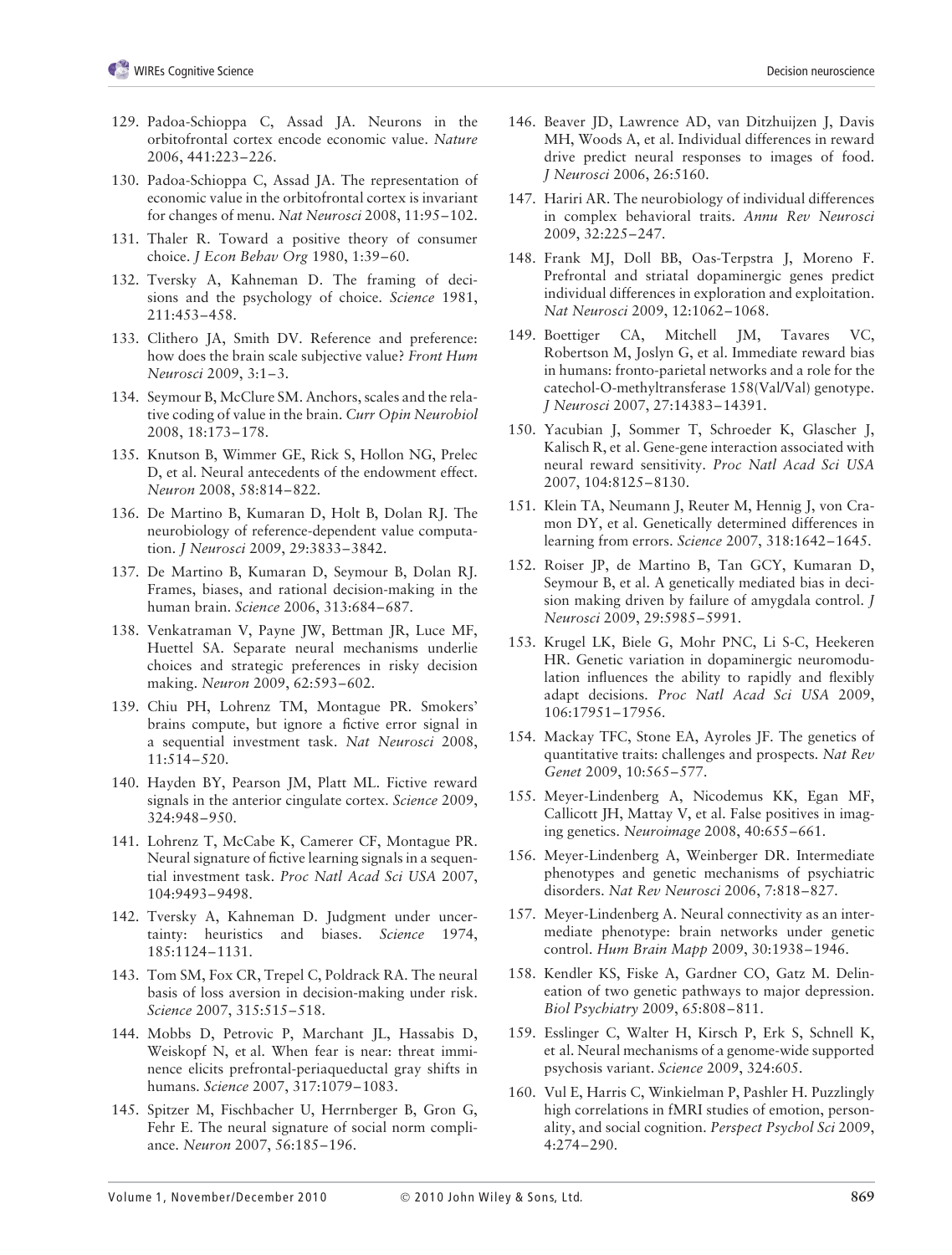- 161. Lieberman MD, Berkman ET, Wager TD. Correlations in social neuroscience aren't voodoo: commentary on Vul et al. (2009). *Perspect Psychol Sci* 2009, 4:299–307.
- 162. Poldrack RA, Mumford JA. Independence in ROI analysis: where is the voodoo? *Soc Cogn Affect Neurosci* 2009, 4:208–213.
- 163. Kriegeskorte N, Simmons WK, Bellgowan PSF, Baker CI. Circular analysis in systems neuroscience: the dangers of double dipping. *Nat Neurosci* 2009, 12:535–540.
- 164. Poldrack RA. Can cognitive processes be inferred from neuroimaging data? *Trends Cogn Sci* 2006, 10:59–63.
- 165. O'Doherty JP, Dayan P, Schultz J, Deichmann R, Friston K, et al. Dissociable roles of ventral and dorsal striatum in instrumental conditioning. *Science* 2004, 304:452–454.
- 166. O'Doherty JP, Buchanan TW, Seymour B, Dolan RJ. Predictive neural coding of reward preference involves dissociable responses in human ventral midbrain and ventral striatum. *Neuron* 2006, 49:157–166.
- 167. O'Doherty JP, Hampton A, Kim H. Model-based fMRI and its application to reward learning and decision making. *Ann. N Y Acad. Sci* 2007, 1104:35–53.
- 168. Daw ND, Doya K. The computational neurobiology of learning and reward. *Curr Opin Neurobiol* 2006, 16:199–204.
- 169. Skinner BF. *The Behavior of Organisms*. New York: Appleton-Century-Crofts; 1938.
- 170. Watson JB. *Behaviorism*. Chicago, IL: University of Chicago Press; 1930.
- 171. Sutton RS, Barto AG. *Reinforcement Learning*. Cambridge, MA: MIT Press; 1998.
- 172. Rescorla RA, Wagner AR. A theory of Pavlovian conditioning: variations in the effectiveness of reinforcement and nonreinforcement. In: Black AH, Prokosy WF, eds. *Classical Conditioning II: Current Research and Theory*. New York: Appleton-Century-Crofts; 1972, 64–99.
- 173. Kahneman D, Tversky A. Choices, values, and frames. *Am Psychol* 1984, 39:341–350.
- 174. Gilovich T, Griffin DW, Kahneman D. *Heuristics and Biases: The Psychology of Intuitive Judgement*. Cambridge, UK: Cambridge University Press; 2002.
- 175. Racine E, Bar-Ilan O, Illes J. fMRI in the public eye. *Nat Rev Neurosci* 2005, 6:159–164.
- 176. Huettel SA, Misiurek J, Jurkowski AJ, McCarthy G. Dynamic and strategic aspects of executive processing. *Brain Res* 2004, 1000:78–84.
- 177. Wu CT, Weissman DH, Roberts KC, Woldorff MG. The neural circuitry underlying the executive control of auditory spatial attention. *Brain Res* 2007, 1134:187–198.
- 178. Weller JA, Levin IP, Shiv B, Bechara A. Neural correlates of adaptive decision making for risky gains and losses. *Psychol Sci* 2007, 18:958–964.
- 179. Camille N, Coricelli G, Sallet J, Pradat-Diehl P, Duhamel J-R, et al. The involvement of the orbitofrontal cortex in the experience of regret. *Science* 2004, 304:1167–1170.
- 180. Sridharan D, Levitin DJ, Menon V. A critical role for the right fronto-insular cortex in switching between central-executive and default-mode networks. *Proc Natl Acad Sci USA* 2008, 105:12569–12574.
- 181. Koechlin E, Ody C, Kouneiher F. The architecture of cognitive control in the human prefrontal cortex. *Science* 2003, 302:1181–1185.
- 182. Ogawa S, Lee TM, Kay AR, Tank DW. Brain magnetic resonance imaging with contrast dependent on blood oxygenation. *Proc Natl Acad Sci USA* 1990, 87:9868–9872.
- 183. Ogawa S, Tank DW, Menon R, Ellermann JM, Kim SG, et al. Intrinsic signal changes accompanying sensory stimulation: functional brain mapping with magnetic resonance imaging. *Proc Natl Acad Sci USA* 1992, 89:5951–5955.
- 184. Huettel SA, Song AW, McCarthy G. *Functional Magnetic Resonance Imaging*. Sunderland, MA: Sinauer Associates; 2009.
- 185. Logothetis NK, Pauls J, Augath M, Trinath T, Oeltermann A. Neurophysiological investigation of the basis of the fMRI signal. *Nature* 2001, 412:150–157.
- 186. Logothetis NK. What we can do and what we cannot do with fMRI. *Nature* 2008, 453:869–878.
- 187. Logothetis NK, Wandell BA. Interpreting the BOLD signal. *Annu Rev Physiol* 2004, 66:735–769.
- 188. Hayden BY, Platt ML. Temporal discounting predicts risk sensitivity in rhesus Macaques. *Curr Biol* 2007, 17:49–53.
- 189. Delgado MR, Frank RH, Phelps EA. Perceptions of moral character modulate the neural systems of reward during the trust game. *Nat Neurosci* 2005, 8:1611–1618.
- 190. Daw ND, O'Doherty JP, Dayan P, Seymour B, Dolan RJ. Cortical substrates for exploratory decisions in humans. *Nature* 2006, 441:876–879.
- 191. Kennerley SW, Walton ME, Behrens TEJ, Buckley MJ, Rushworth MFS. Optimal decision making and the anterior cingulate cortex. *Nat Neurosci* 2006, 9:940–947.
- 192. Hayden BY, Nair AC, McCoy AN, Platt ML. Posterior cingulate cortex mediates outcome-contingent allocation of behavior. *Neuron* 2008, 60:19–25.
- 193. Phillips PE, Stuber GD, Heien ML, Wightman RM, Carelli RM. Subsecond dopamine release promotes cocaine seeking. *Nature* 2003, 422:614–618.